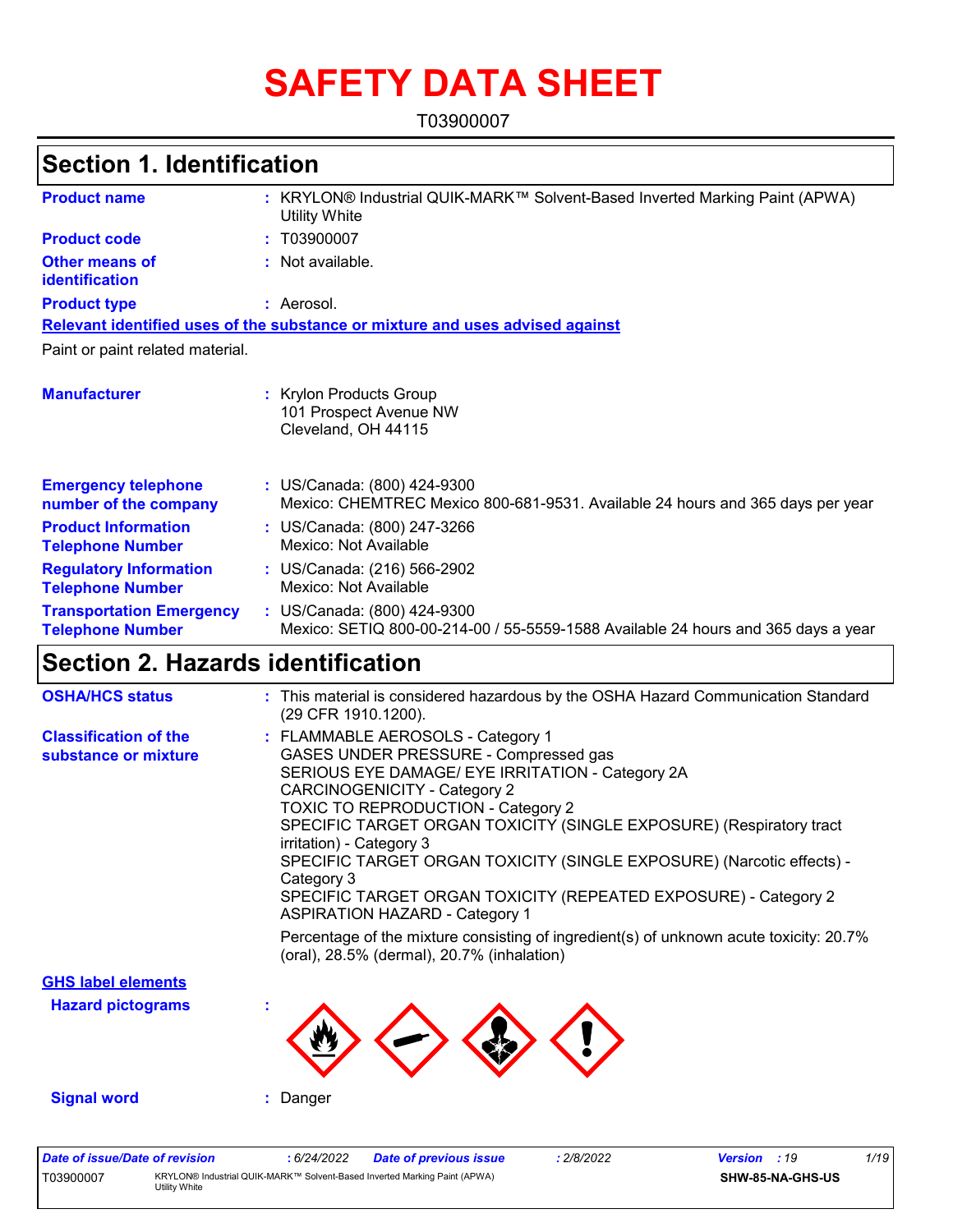# **Section 2. Hazards identification**

| <b>Hazard statements</b>                   | : Extremely flammable aerosol.<br>Contains gas under pressure; may explode if heated.                                                                                                                                                                                                                                                                                                                                                                                                                                                        |
|--------------------------------------------|----------------------------------------------------------------------------------------------------------------------------------------------------------------------------------------------------------------------------------------------------------------------------------------------------------------------------------------------------------------------------------------------------------------------------------------------------------------------------------------------------------------------------------------------|
|                                            | May be fatal if swallowed and enters airways.                                                                                                                                                                                                                                                                                                                                                                                                                                                                                                |
|                                            | Causes serious eye irritation.                                                                                                                                                                                                                                                                                                                                                                                                                                                                                                               |
|                                            | May cause respiratory irritation.                                                                                                                                                                                                                                                                                                                                                                                                                                                                                                            |
|                                            | May cause drowsiness or dizziness.                                                                                                                                                                                                                                                                                                                                                                                                                                                                                                           |
|                                            | Suspected of causing cancer.                                                                                                                                                                                                                                                                                                                                                                                                                                                                                                                 |
|                                            | Suspected of damaging fertility or the unborn child.                                                                                                                                                                                                                                                                                                                                                                                                                                                                                         |
|                                            | May cause damage to organs through prolonged or repeated exposure.                                                                                                                                                                                                                                                                                                                                                                                                                                                                           |
| <b>Precautionary statements</b>            |                                                                                                                                                                                                                                                                                                                                                                                                                                                                                                                                              |
| <b>Prevention</b>                          | : Obtain special instructions before use. Do not handle until all safety precautions have<br>been read and understood. Wear protective gloves, protective clothing and eye or face<br>protection. Keep away from heat, hot surfaces, sparks, open flames and other ignition<br>sources. No smoking. Do not spray on an open flame or other ignition source. Use<br>only outdoors or in a well-ventilated area. Do not breathe dust or mist. Wash<br>thoroughly after handling. Pressurized container: Do not pierce or burn, even after use. |
| <b>Response</b>                            | : IF exposed or concerned: Get medical advice or attention. IF INHALED: Remove<br>person to fresh air and keep comfortable for breathing. Call a POISON CENTER or<br>doctor if you feel unwell. IF SWALLOWED: Immediately call a POISON CENTER or<br>doctor. Do NOT induce vomiting. IF IN EYES: Rinse cautiously with water for several<br>minutes. Remove contact lenses, if present and easy to do. Continue rinsing. If eye<br>irritation persists: Get medical advice or attention.                                                     |
| <b>Storage</b>                             | : Store locked up. Protect from sunlight. Do not expose to temperatures exceeding 50<br>°C/122 °F. Store in a well-ventilated place. Keep container tightly closed.                                                                                                                                                                                                                                                                                                                                                                          |
| <b>Disposal</b>                            | Dispose of contents and container in accordance with all local, regional, national and<br>international regulations.                                                                                                                                                                                                                                                                                                                                                                                                                         |
| <b>Supplemental label</b><br>elements      | DELAYED EFFECTS FROM LONG TERM OVEREXPOSURE. Contains solvents which<br>can cause permanent brain and nervous system damage. Intentional misuse by<br>deliberately concentrating and inhaling the contents can be harmful or fatal. WARNING:<br>This product contains chemicals known to the State of California to cause cancer and<br>birth defects or other reproductive harm. FOR INDUSTRIAL USE ONLY.<br>Please refer to the SDS for additional information. Keep out of reach of children. Keep                                        |
|                                            | upright in a cool, dry place. Do not discard empty can in trash compactor.                                                                                                                                                                                                                                                                                                                                                                                                                                                                   |
| <b>Hazards not otherwise</b><br>classified | : DANGER: Rags, steel wool, other waste soaked with this product, and sanding residue<br>may spontaneously catch fire if improperly discarded. Immediately place rags, steel<br>wool, other waste soaked with this product, and sanding residue in a sealed, water-filled,<br>metal container. Dispose of in accordance with local fire regulations.                                                                                                                                                                                         |

# **Section 3. Composition/information on ingredients**

| <b>Substance/mixture</b> | : Mixture        |
|--------------------------|------------------|
| <b>Other means of</b>    | : Not available. |
| identification           |                  |

#### **CAS number/other identifiers**

| <b>Ingredient name</b>            | % by weight | <b>CAS number</b> |
|-----------------------------------|-------------|-------------------|
| Acetone                           | 1≥10 - ≤25  | 67-64-1           |
| Lt. Aliphatic Hydrocarbon Solvent | 210 - ≤25   | 64742-89-8        |
| Propane                           | 210 - ≤25   | 74-98-6           |
| <b>Butane</b>                     | ≤10         | 106-97-8          |
| Toluene                           | 1 10        | 108-88-3          |
| Titanium Dioxide                  | $\leq 10$   | 13463-67-7        |
| Xylene, mixed isomers             | $\leq$ 1    | 1330-20-7         |
| Ethylbenzene                      | ≤0.3        | 100-41-4          |
| Light Aliphatic Hydrocarbon       | l≤0.3       | 64742-47-8        |

| Date of issue/Date of revision |                                                                                            | 6/24/2022 | <b>Date of previous issue</b> | 2/8/2022 | <b>Version</b> : 19 |                  | 2/19 |
|--------------------------------|--------------------------------------------------------------------------------------------|-----------|-------------------------------|----------|---------------------|------------------|------|
| T03900007                      | KRYLON® Industrial QUIK-MARK™ Solvent-Based Inverted Marking Paint (APWA)<br>Utility White |           |                               |          |                     | SHW-85-NA-GHS-US |      |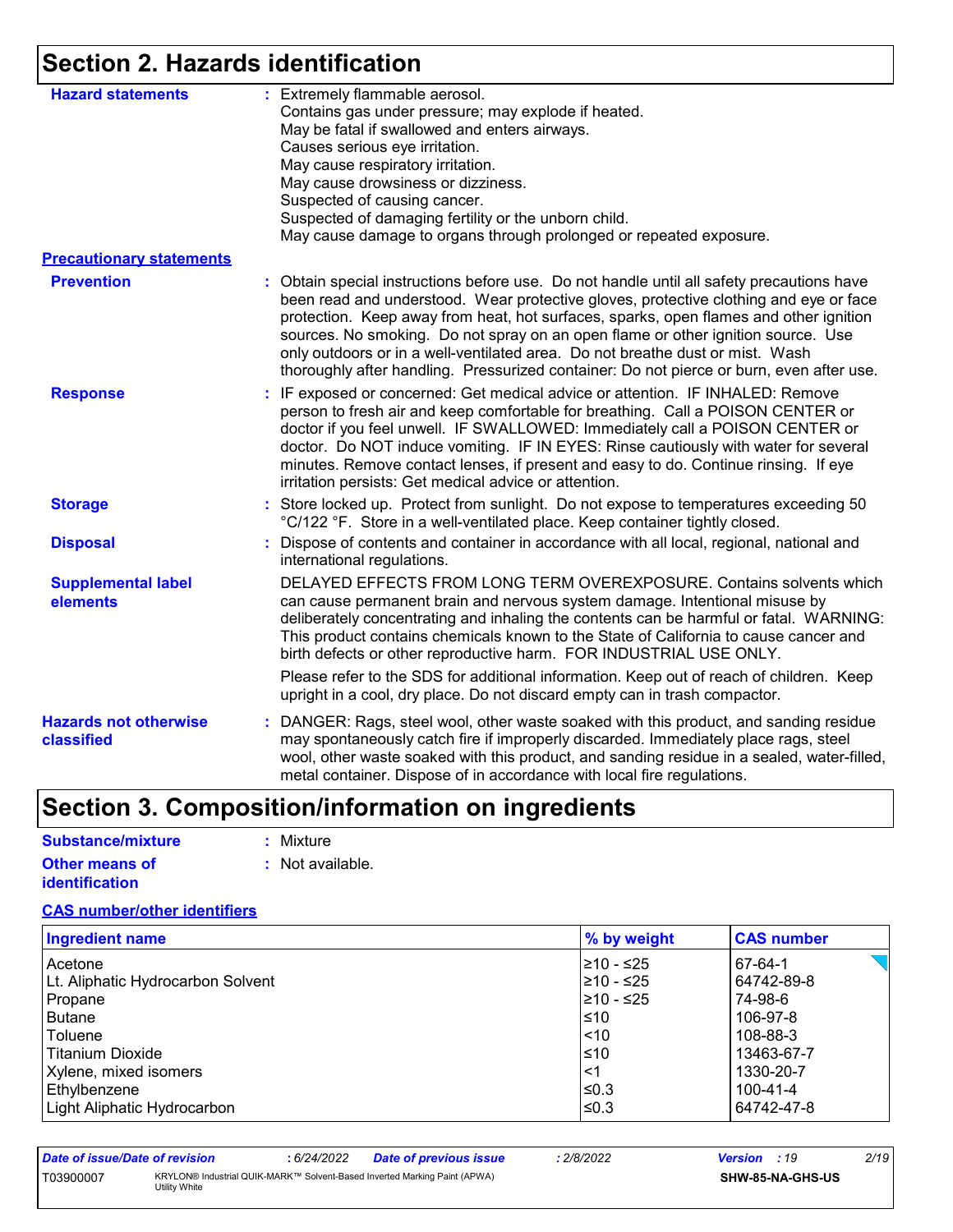## **Section 3. Composition/information on ingredients**

Any concentration shown as a range is to protect confidentiality or is due to batch variation.

**There are no additional ingredients present which, within the current knowledge of the supplier and in the concentrations applicable, are classified and hence require reporting in this section.**

**Occupational exposure limits, if available, are listed in Section 8.**

## **Section 4. First aid measures**

| <b>Description of necessary first aid measures</b> |                                                                                                                                                                                                                                                                                                                                                                                                                                                                                                                                                                                                                                                                                                                                                         |
|----------------------------------------------------|---------------------------------------------------------------------------------------------------------------------------------------------------------------------------------------------------------------------------------------------------------------------------------------------------------------------------------------------------------------------------------------------------------------------------------------------------------------------------------------------------------------------------------------------------------------------------------------------------------------------------------------------------------------------------------------------------------------------------------------------------------|
| <b>Eye contact</b>                                 | : Immediately flush eyes with plenty of water, occasionally lifting the upper and lower<br>eyelids. Check for and remove any contact lenses. Continue to rinse for at least 10<br>minutes. Get medical attention.                                                                                                                                                                                                                                                                                                                                                                                                                                                                                                                                       |
| <b>Inhalation</b>                                  | : Remove victim to fresh air and keep at rest in a position comfortable for breathing. If it<br>is suspected that fumes are still present, the rescuer should wear an appropriate mask<br>or self-contained breathing apparatus. If not breathing, if breathing is irregular or if<br>respiratory arrest occurs, provide artificial respiration or oxygen by trained personnel. It<br>may be dangerous to the person providing aid to give mouth-to-mouth resuscitation.<br>Get medical attention. If necessary, call a poison center or physician. If unconscious,<br>place in recovery position and get medical attention immediately. Maintain an open<br>airway. Loosen tight clothing such as a collar, tie, belt or waistband.                    |
| <b>Skin contact</b>                                | : Flush contaminated skin with plenty of water. Remove contaminated clothing and<br>shoes. Continue to rinse for at least 10 minutes. Get medical attention. Wash clothing<br>before reuse. Clean shoes thoroughly before reuse.                                                                                                                                                                                                                                                                                                                                                                                                                                                                                                                        |
| <b>Ingestion</b>                                   | : Get medical attention immediately. Call a poison center or physician. Wash out mouth<br>with water. Remove dentures if any. If material has been swallowed and the exposed<br>person is conscious, give small quantities of water to drink. Stop if the exposed person<br>feels sick as vomiting may be dangerous. Aspiration hazard if swallowed. Can enter<br>lungs and cause damage. Do not induce vomiting. If vomiting occurs, the head should<br>be kept low so that vomit does not enter the lungs. Never give anything by mouth to an<br>unconscious person. If unconscious, place in recovery position and get medical<br>attention immediately. Maintain an open airway. Loosen tight clothing such as a collar,<br>tie, belt or waistband. |

|                                       | <b>Most important symptoms/effects, acute and delayed</b> |                                                                                                                                                                  |                                                                                                                              |            |                |                  |      |
|---------------------------------------|-----------------------------------------------------------|------------------------------------------------------------------------------------------------------------------------------------------------------------------|------------------------------------------------------------------------------------------------------------------------------|------------|----------------|------------------|------|
|                                       | <b>Potential acute health effects</b>                     |                                                                                                                                                                  |                                                                                                                              |            |                |                  |      |
| <b>Eye contact</b>                    |                                                           |                                                                                                                                                                  | : Causes serious eye irritation.                                                                                             |            |                |                  |      |
| <b>Inhalation</b>                     |                                                           |                                                                                                                                                                  | : Can cause central nervous system (CNS) depression. May cause drowsiness or<br>dizziness. May cause respiratory irritation. |            |                |                  |      |
| <b>Skin contact</b>                   |                                                           |                                                                                                                                                                  | : No known significant effects or critical hazards.                                                                          |            |                |                  |      |
| <b>Ingestion</b>                      |                                                           | enters airways.                                                                                                                                                  | : Can cause central nervous system (CNS) depression. May be fatal if swallowed and                                           |            |                |                  |      |
|                                       | <b>Over-exposure signs/symptoms</b>                       |                                                                                                                                                                  |                                                                                                                              |            |                |                  |      |
| <b>Eye contact</b>                    |                                                           | pain or irritation<br>watering<br>redness                                                                                                                        | : Adverse symptoms may include the following:                                                                                |            |                |                  |      |
| <b>Inhalation</b>                     |                                                           | respiratory tract irritation<br>coughing<br>nausea or vomiting<br>headache<br>drowsiness/fatigue<br>dizziness/vertigo<br>unconsciousness<br>reduced fetal weight | : Adverse symptoms may include the following:                                                                                |            |                |                  |      |
| <b>Date of issue/Date of revision</b> |                                                           | :6/24/2022                                                                                                                                                       | <b>Date of previous issue</b>                                                                                                | : 2/8/2022 | <b>Version</b> | :19              | 3/19 |
| T03900007                             | Utility White                                             |                                                                                                                                                                  | KRYLON® Industrial QUIK-MARK™ Solvent-Based Inverted Marking Paint (APWA)                                                    |            |                | SHW-85-NA-GHS-US |      |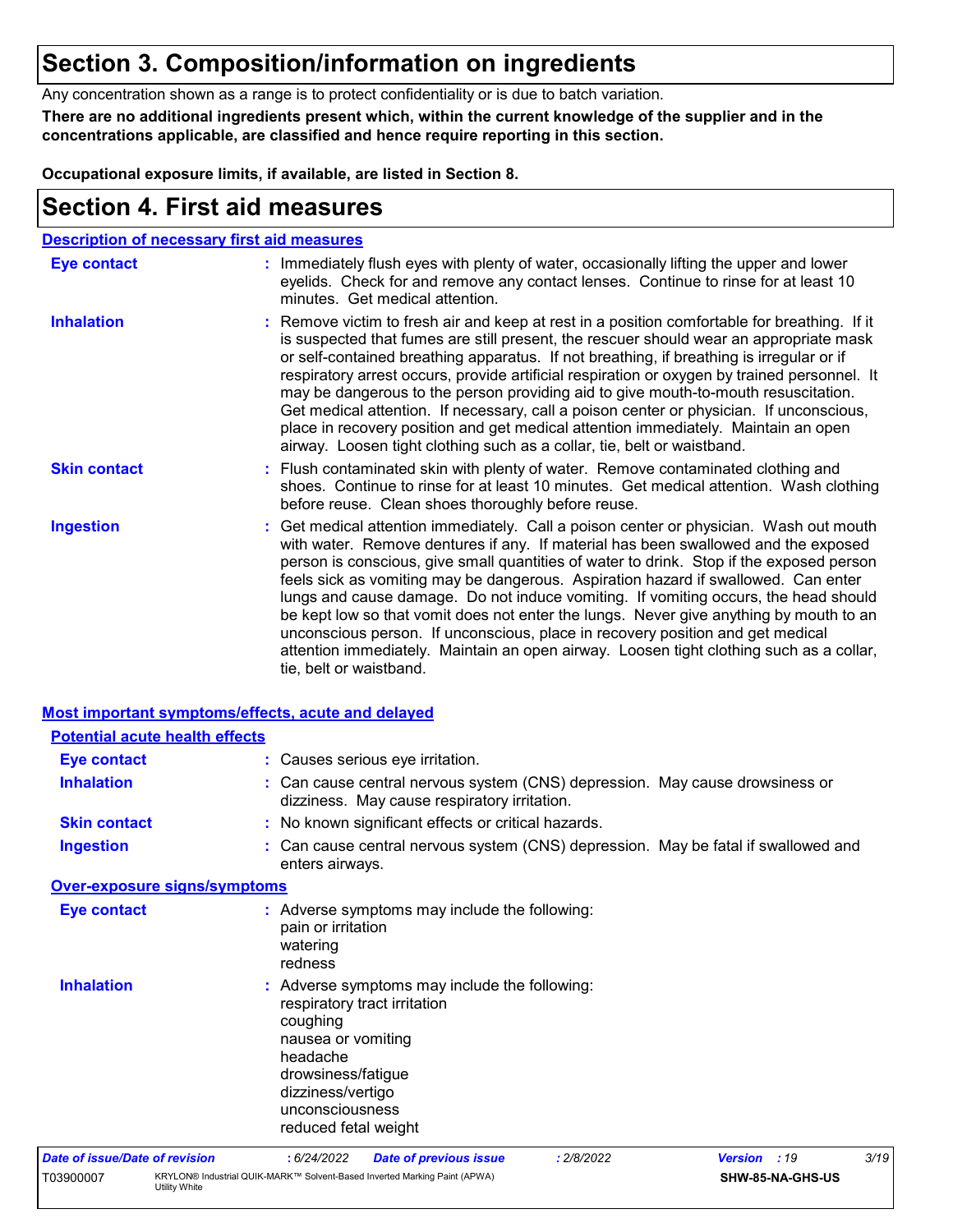## **Section 4. First aid measures**

|                                   | increase in fetal deaths<br>skeletal malformations                                                                                                                                                                                                                                                                      |
|-----------------------------------|-------------------------------------------------------------------------------------------------------------------------------------------------------------------------------------------------------------------------------------------------------------------------------------------------------------------------|
| <b>Skin contact</b>               | : Adverse symptoms may include the following:<br>reduced fetal weight<br>increase in fetal deaths<br>skeletal malformations                                                                                                                                                                                             |
| <b>Ingestion</b>                  | : Adverse symptoms may include the following:<br>nausea or vomiting<br>reduced fetal weight<br>increase in fetal deaths<br>skeletal malformations                                                                                                                                                                       |
|                                   | <u>Indication of immediate medical attention and special treatment needed, if necessary</u>                                                                                                                                                                                                                             |
| Notes to physician                | : Treat symptomatically. Contact poison treatment specialist immediately if large<br>quantities have been ingested or inhaled.                                                                                                                                                                                          |
| <b>Specific treatments</b>        | : No specific treatment.                                                                                                                                                                                                                                                                                                |
| <b>Protection of first-aiders</b> | : No action shall be taken involving any personal risk or without suitable training. If it is<br>suspected that fumes are still present, the rescuer should wear an appropriate mask or<br>self-contained breathing apparatus. It may be dangerous to the person providing aid to<br>give mouth-to-mouth resuscitation. |

**See toxicological information (Section 11)**

## **Section 5. Fire-fighting measures**

| <b>Extinguishing media</b>                               |                                                                                                                                                                                                                                                                                                                                                                                                                                                       |
|----------------------------------------------------------|-------------------------------------------------------------------------------------------------------------------------------------------------------------------------------------------------------------------------------------------------------------------------------------------------------------------------------------------------------------------------------------------------------------------------------------------------------|
| <b>Suitable extinguishing</b><br>media                   | : Use an extinguishing agent suitable for the surrounding fire.                                                                                                                                                                                                                                                                                                                                                                                       |
| <b>Unsuitable extinguishing</b><br>media                 | : None known.                                                                                                                                                                                                                                                                                                                                                                                                                                         |
| <b>Specific hazards arising</b><br>from the chemical     | : Extremely flammable aerosol. Runoff to sewer may create fire or explosion hazard. In<br>a fire or if heated, a pressure increase will occur and the container may burst, with the<br>risk of a subsequent explosion. Gas may accumulate in low or confined areas or travel<br>a considerable distance to a source of ignition and flash back, causing fire or explosion.<br>Bursting aerosol containers may be propelled from a fire at high speed. |
| <b>Hazardous thermal</b><br>decomposition products       | Decomposition products may include the following materials:<br>carbon dioxide<br>carbon monoxide<br>metal oxide/oxides                                                                                                                                                                                                                                                                                                                                |
| <b>Special protective actions</b><br>for fire-fighters   | Promptly isolate the scene by removing all persons from the vicinity of the incident if<br>there is a fire. No action shall be taken involving any personal risk or without suitable<br>training. Move containers from fire area if this can be done without risk. Use water<br>spray to keep fire-exposed containers cool.                                                                                                                           |
| <b>Special protective</b><br>equipment for fire-fighters | Fire-fighters should wear appropriate protective equipment and self-contained breathing<br>apparatus (SCBA) with a full face-piece operated in positive pressure mode.                                                                                                                                                                                                                                                                                |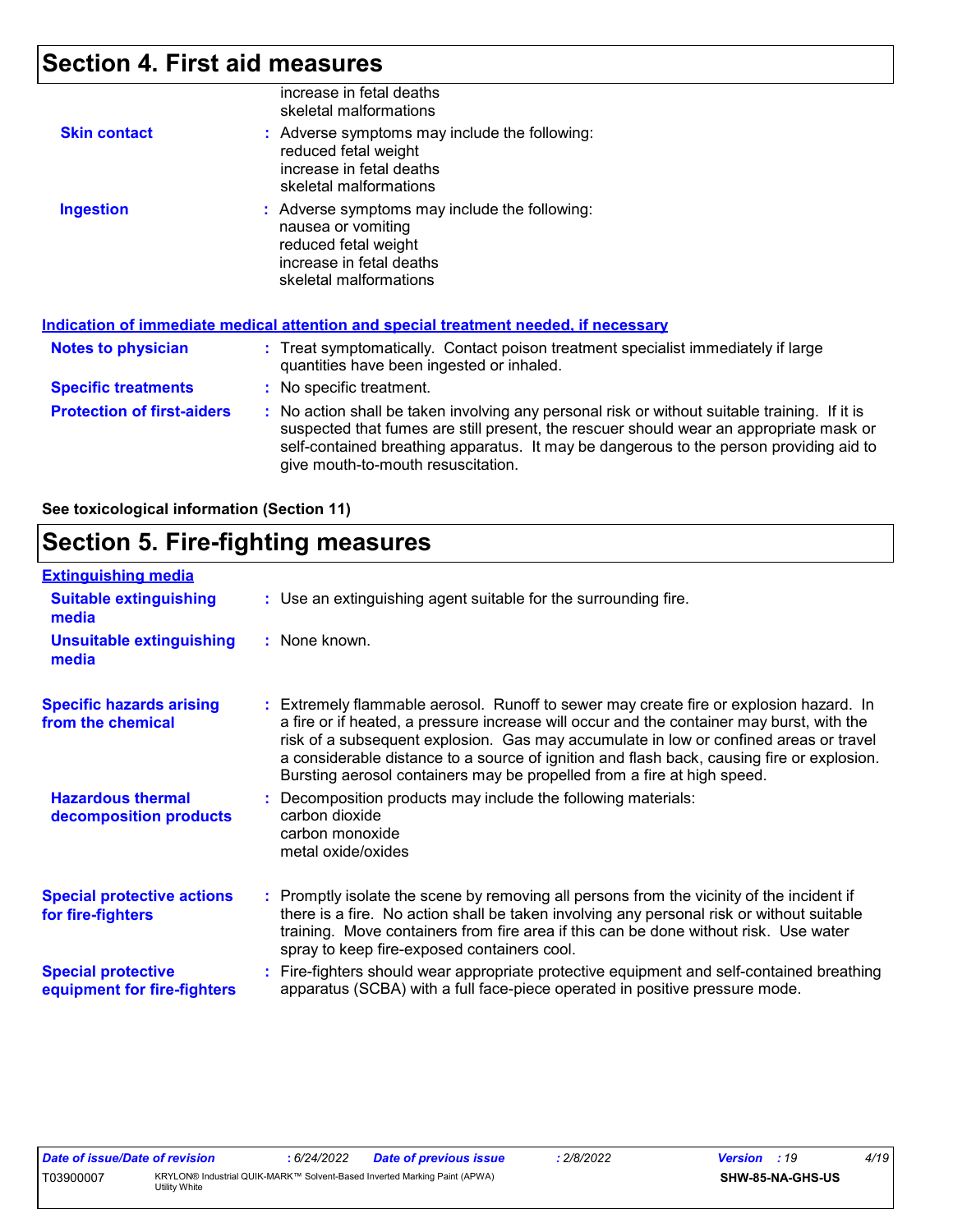## **Section 6. Accidental release measures**

|                                                              | <b>Personal precautions, protective equipment and emergency procedures</b>                                                                                                                                                                                                                                                                                                                                                                                                                                                                                                                                                                                                                                                                                                       |
|--------------------------------------------------------------|----------------------------------------------------------------------------------------------------------------------------------------------------------------------------------------------------------------------------------------------------------------------------------------------------------------------------------------------------------------------------------------------------------------------------------------------------------------------------------------------------------------------------------------------------------------------------------------------------------------------------------------------------------------------------------------------------------------------------------------------------------------------------------|
| For non-emergency<br>personnel                               | : No action shall be taken involving any personal risk or without suitable training.<br>Evacuate surrounding areas. Keep unnecessary and unprotected personnel from<br>entering. In the case of aerosols being ruptured, care should be taken due to the rapid<br>escape of the pressurized contents and propellant. If a large number of containers are<br>ruptured, treat as a bulk material spillage according to the instructions in the clean-up<br>section. Do not touch or walk through spilled material. Shut off all ignition sources. No<br>flares, smoking or flames in hazard area. Avoid breathing vapor or mist. Provide<br>adequate ventilation. Wear appropriate respirator when ventilation is inadequate. Put<br>on appropriate personal protective equipment. |
| For emergency responders                                     | : If specialized clothing is required to deal with the spillage, take note of any information in<br>Section 8 on suitable and unsuitable materials. See also the information in "For non-<br>emergency personnel".                                                                                                                                                                                                                                                                                                                                                                                                                                                                                                                                                               |
| <b>Environmental precautions</b>                             | : Avoid dispersal of spilled material and runoff and contact with soil, waterways, drains<br>and sewers. Inform the relevant authorities if the product has caused environmental<br>pollution (sewers, waterways, soil or air).                                                                                                                                                                                                                                                                                                                                                                                                                                                                                                                                                  |
| <b>Methods and materials for containment and cleaning up</b> |                                                                                                                                                                                                                                                                                                                                                                                                                                                                                                                                                                                                                                                                                                                                                                                  |
| <b>Small spill</b>                                           | : Stop leak if without risk. Move containers from spill area. Use spark-proof tools and<br>explosion-proof equipment. Dilute with water and mop up if water-soluble. Alternatively,<br>or if water-insoluble, absorb with an inert dry material and place in an appropriate waste<br>disposal container. Dispose of via a licensed waste disposal contractor.                                                                                                                                                                                                                                                                                                                                                                                                                    |
| <b>Large spill</b>                                           | : Stop leak if without risk. Move containers from spill area. Use spark-proof tools and<br>explosion-proof equipment. Approach release from upwind. Prevent entry into sewers,<br>water courses, basements or confined areas. Wash spillages into an effluent treatment<br>plant or proceed as follows. Contain and collect spillage with non-combustible,<br>absorbent material e.g. sand, earth, vermiculite or diatomaceous earth and place in<br>container for disposal according to local regulations (see Section 13). Dispose of via a<br>licensed waste disposal contractor. Contaminated absorbent material may pose the<br>same hazard as the spilled product. Note: see Section 1 for emergency contact<br>information and Section 13 for waste disposal.             |

## **Section 7. Handling and storage**

#### **Precautions for safe handling**

| <b>Protective measures</b>                       | : Put on appropriate personal protective equipment (see Section 8). Pressurized<br>container: protect from sunlight and do not expose to temperatures exceeding 50°C. Do<br>not pierce or burn, even after use. Avoid exposure - obtain special instructions before<br>use. Avoid exposure during pregnancy. Do not handle until all safety precautions have<br>been read and understood. Do not get in eyes or on skin or clothing. Do not breathe<br>vapor or mist. Do not swallow. Avoid breathing gas. Use only with adequate ventilation.<br>Wear appropriate respirator when ventilation is inadequate. Store and use away from<br>heat, sparks, open flame or any other ignition source. Use explosion-proof electrical<br>(ventilating, lighting and material handling) equipment. Use only non-sparking tools.<br>Empty containers retain product residue and can be hazardous. |
|--------------------------------------------------|------------------------------------------------------------------------------------------------------------------------------------------------------------------------------------------------------------------------------------------------------------------------------------------------------------------------------------------------------------------------------------------------------------------------------------------------------------------------------------------------------------------------------------------------------------------------------------------------------------------------------------------------------------------------------------------------------------------------------------------------------------------------------------------------------------------------------------------------------------------------------------------|
| <b>Advice on general</b><br>occupational hygiene | : Eating, drinking and smoking should be prohibited in areas where this material is<br>handled, stored and processed. Workers should wash hands and face before eating,<br>drinking and smoking. Remove contaminated clothing and protective equipment before<br>entering eating areas. See also Section 8 for additional information on hygiene<br>measures.                                                                                                                                                                                                                                                                                                                                                                                                                                                                                                                            |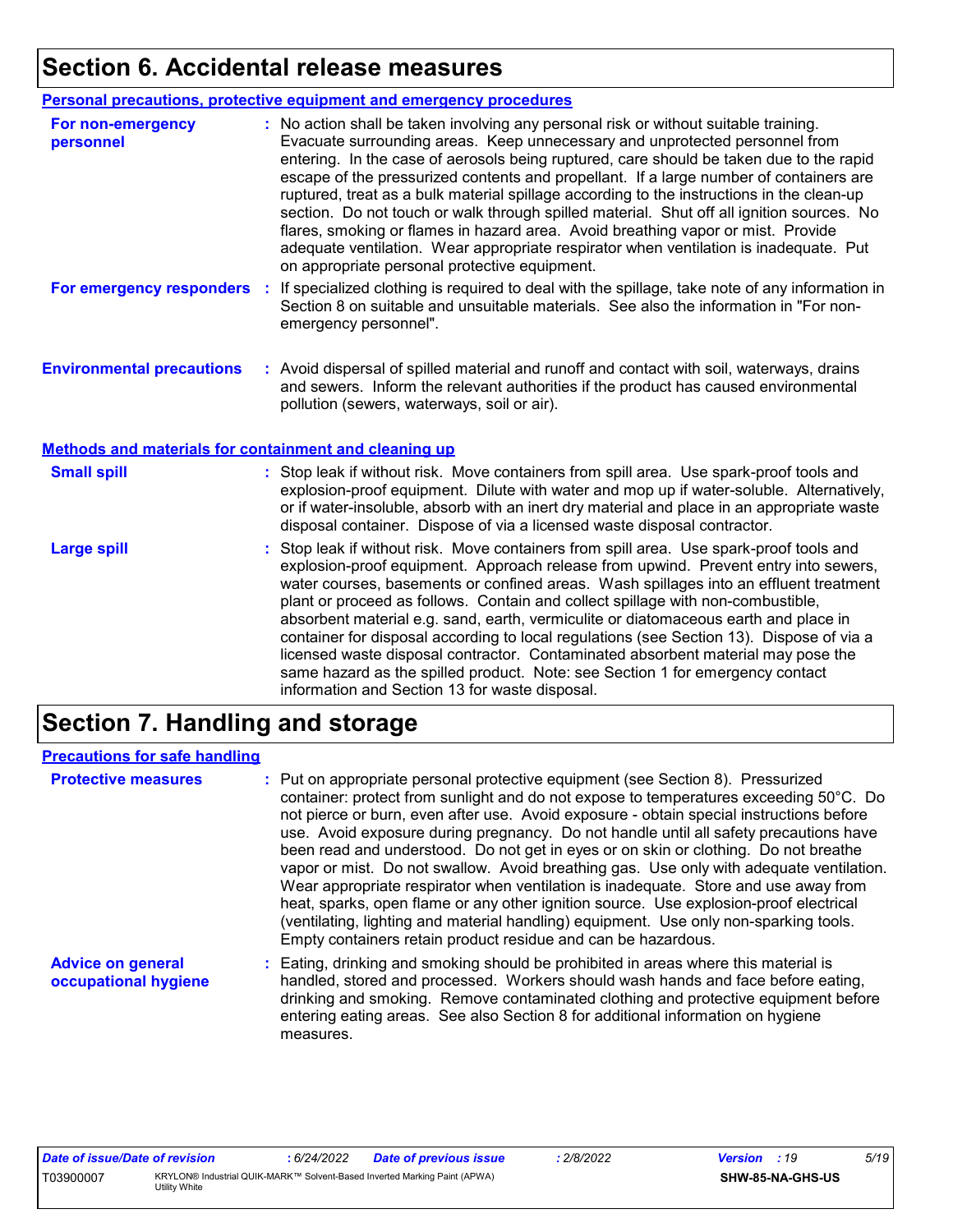## **Section 7. Handling and storage**

### **including any incompatibilities**

**Conditions for safe storage,** : Store in accordance with local regulations. Store away from direct sunlight in a dry, cool and well-ventilated area, away from incompatible materials (see Section 10) and food and drink. Protect from sunlight. Store locked up. Eliminate all ignition sources. Use appropriate containment to avoid environmental contamination. See Section 10 for incompatible materials before handling or use.

## **Section 8. Exposure controls/personal protection**

#### **Control parameters**

**Occupational exposure limits (OSHA United States)**

| <b>Ingredient name</b>                       | CAS#                  | <b>Exposure limits</b>                                                                                                                                                                                                                                                                                                                                                    |
|----------------------------------------------|-----------------------|---------------------------------------------------------------------------------------------------------------------------------------------------------------------------------------------------------------------------------------------------------------------------------------------------------------------------------------------------------------------------|
| Acetone                                      | 67-64-1               | ACGIH TLV (United States, 1/2021).<br>TWA: 250 ppm 8 hours.<br>STEL: 500 ppm 15 minutes.<br>NIOSH REL (United States, 10/2020).<br>TWA: 250 ppm 10 hours.<br>TWA: 590 mg/m <sup>3</sup> 10 hours.<br>OSHA PEL (United States, 5/2018).<br>TWA: 1000 ppm 8 hours.<br>TWA: 2400 mg/m <sup>3</sup> 8 hours.                                                                  |
| Lt. Aliphatic Hydrocarbon Solvent<br>Propane | 64742-89-8<br>74-98-6 | None.<br>NIOSH REL (United States, 10/2020).<br>TWA: 1000 ppm 10 hours.<br>TWA: 1800 mg/m <sup>3</sup> 10 hours.<br>OSHA PEL (United States, 5/2018).<br>TWA: 1000 ppm 8 hours.<br>TWA: 1800 mg/m <sup>3</sup> 8 hours.<br>ACGIH TLV (United States, 1/2021). Oxygen<br>Depletion [Asphyxiant]. Explosive potential.                                                      |
| <b>Butane</b>                                | 106-97-8              | NIOSH REL (United States, 10/2020).<br>TWA: 800 ppm 10 hours.<br>TWA: 1900 mg/m <sup>3</sup> 10 hours.<br>ACGIH TLV (United States, 1/2021).<br><b>Explosive potential.</b><br>STEL: 1000 ppm 15 minutes.                                                                                                                                                                 |
| Toluene                                      | 108-88-3              | OSHA PEL Z2 (United States, 2/2013).<br>TWA: 200 ppm 8 hours.<br>CEIL: 300 ppm<br>AMP: 500 ppm 10 minutes.<br>NIOSH REL (United States, 10/2020).<br>TWA: 100 ppm 10 hours.<br>TWA: 375 mg/m <sup>3</sup> 10 hours.<br>STEL: 150 ppm 15 minutes.<br>STEL: 560 mg/m <sup>3</sup> 15 minutes.<br>ACGIH TLV (United States, 1/2021).<br>Ototoxicant.<br>TWA: 20 ppm 8 hours. |
| <b>Titanium Dioxide</b>                      | 13463-67-7            | ACGIH TLV (United States, 1/2021).<br>TWA: 10 mg/m <sup>3</sup> 8 hours.<br>OSHA PEL (United States, 5/2018).<br>TWA: 15 mg/m <sup>3</sup> 8 hours. Form: Total dust                                                                                                                                                                                                      |
| Xylene, mixed isomers                        | 1330-20-7             | ACGIH TLV (United States, 1/2021).<br>TWA: 100 ppm 8 hours.<br>TWA: $434$ mg/m <sup>3</sup> 8 hours.<br>STEL: 150 ppm 15 minutes.<br>STEL: 651 mg/m <sup>3</sup> 15 minutes.                                                                                                                                                                                              |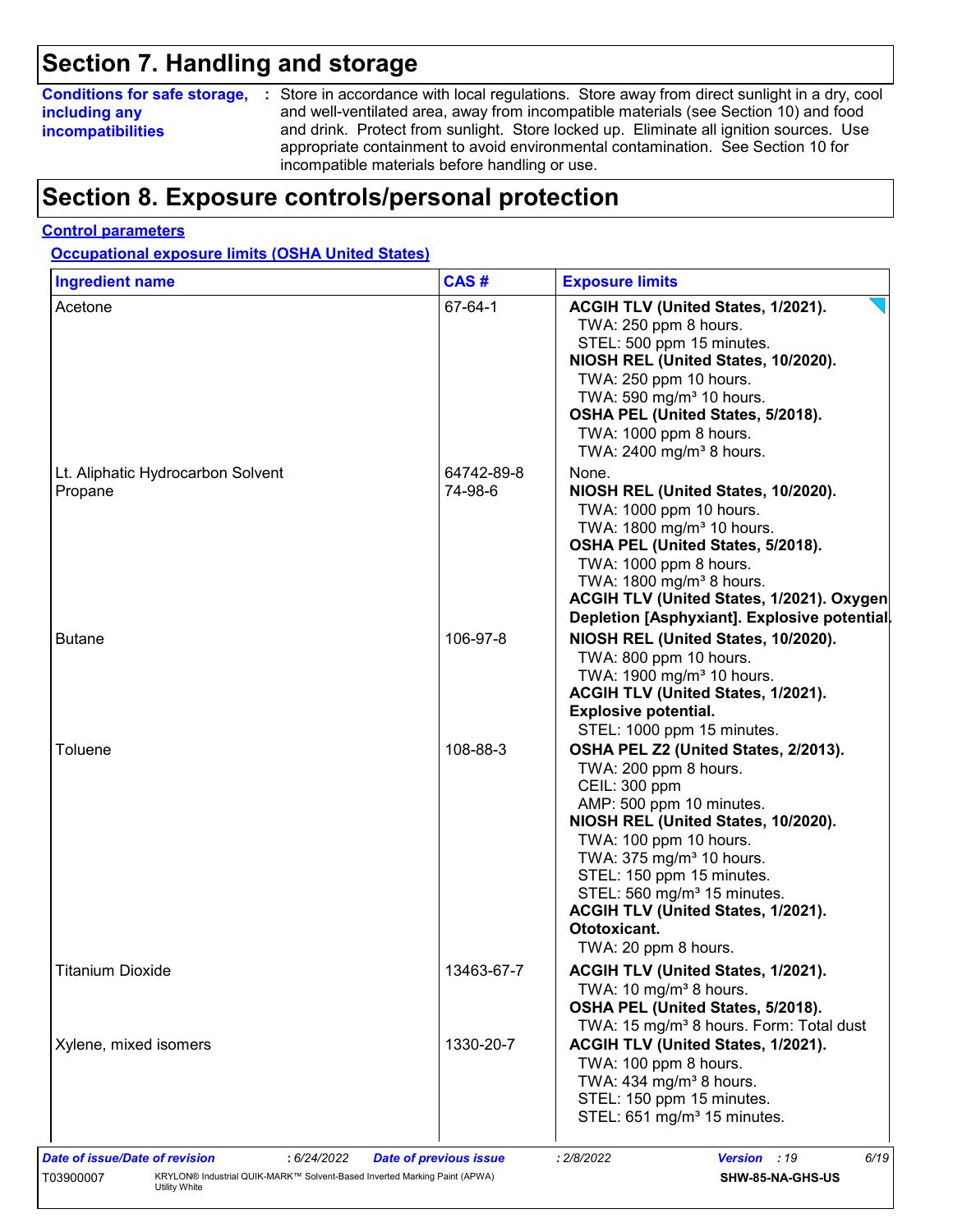|                             |            | OSHA PEL (United States, 5/2018).<br>TWA: 100 ppm 8 hours.<br>TWA: $435 \text{ mg/m}^3$ 8 hours.                                                                                                                                              |
|-----------------------------|------------|-----------------------------------------------------------------------------------------------------------------------------------------------------------------------------------------------------------------------------------------------|
| Ethylbenzene                | 100-41-4   | ACGIH TLV (United States, 1/2021).<br>TWA: 20 ppm 8 hours.<br>NIOSH REL (United States, 10/2020).                                                                                                                                             |
|                             |            | TWA: 100 ppm 10 hours.<br>TWA: 435 mg/m <sup>3</sup> 10 hours.<br>STEL: 125 ppm 15 minutes.<br>STEL: 545 mg/m <sup>3</sup> 15 minutes.<br>OSHA PEL (United States, 5/2018).<br>TWA: 100 ppm 8 hours.<br>TWA: $435$ mg/m <sup>3</sup> 8 hours. |
| Light Aliphatic Hydrocarbon | 64742-47-8 | ACGIH TLV (United States, 1/2021).<br>Absorbed through skin.<br>TWA: 200 mg/m <sup>3</sup> , (as total hydrocarbon<br>vapor) 8 hours.                                                                                                         |

#### **Occupational exposure limits (Canada)**

| acetone        | 67-64-1 | CA Alberta Provincial (Canada, 6/2018).<br>8 hrs OEL: 1200 mg/m <sup>3</sup> 8 hours.<br>15 min OEL: 1800 mg/m <sup>3</sup> 15 minutes.<br>8 hrs OEL: 500 ppm 8 hours.                                                                                                                                                                                                                                                                                                                                                                                        |
|----------------|---------|---------------------------------------------------------------------------------------------------------------------------------------------------------------------------------------------------------------------------------------------------------------------------------------------------------------------------------------------------------------------------------------------------------------------------------------------------------------------------------------------------------------------------------------------------------------|
|                |         | 15 min OEL: 750 ppm 15 minutes.<br><b>CA British Columbia Provincial (Canada,</b><br>6/2021).<br>TWA: 250 ppm 8 hours.<br>STEL: 500 ppm 15 minutes.<br>CA Ontario Provincial (Canada, 6/2019).<br>TWA: 250 ppm 8 hours.<br>STEL: 500 ppm 15 minutes.<br>CA Quebec Provincial (Canada, 6/2021).<br>TWAEV: 500 ppm 8 hours.<br>TWAEV: 1190 mg/m <sup>3</sup> 8 hours.<br>STEV: 1000 ppm 15 minutes.<br>STEV: 2380 mg/m <sup>3</sup> 15 minutes.<br><b>CA Saskatchewan Provincial (Canada,</b><br>7/2013).<br>STEL: 750 ppm 15 minutes.<br>TWA: 500 ppm 8 hours. |
| Normal propane | 74-98-6 | CA Alberta Provincial (Canada, 6/2018).<br>8 hrs OEL: 1000 ppm 8 hours.<br>CA Quebec Provincial (Canada, 6/2021).<br>TWAEV: 1000 ppm 8 hours.<br>TWAEV: 1800 mg/m <sup>3</sup> 8 hours.<br><b>CA Saskatchewan Provincial (Canada,</b><br>7/2013).<br>STEL: 1250 ppm 15 minutes.<br>TWA: 1000 ppm 8 hours.<br><b>CA British Columbia Provincial (Canada,</b><br>6/2021). Oxygen Depletion [Asphyxiant].<br><b>Explosive potential.</b><br>CA Ontario Provincial (Canada, 6/2019).<br><b>Oxygen Depletion [Asphyxiant]. Explosive</b>                           |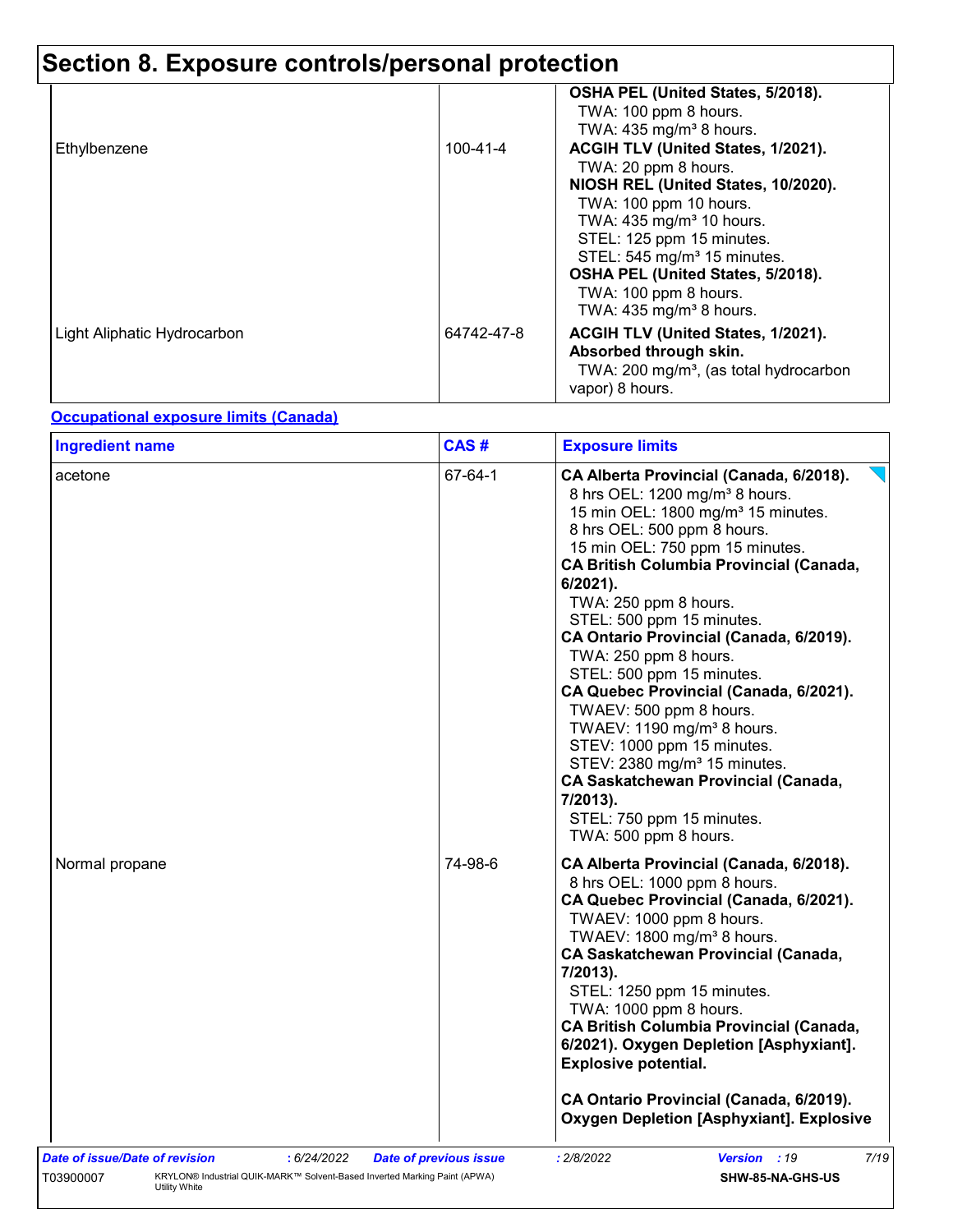|                  |            | potential.                                                                                                                                                                                                                                                                                                                                                                                                                                                                                                                                                                                                   |
|------------------|------------|--------------------------------------------------------------------------------------------------------------------------------------------------------------------------------------------------------------------------------------------------------------------------------------------------------------------------------------------------------------------------------------------------------------------------------------------------------------------------------------------------------------------------------------------------------------------------------------------------------------|
| <b>Butane</b>    | 106-97-8   | CA Alberta Provincial (Canada, 6/2018).<br>8 hrs OEL: 1000 ppm 8 hours.<br>CA Quebec Provincial (Canada, 6/2021).<br>TWAEV: 800 ppm 8 hours.<br>TWAEV: 1900 mg/m <sup>3</sup> 8 hours.<br><b>CA Saskatchewan Provincial (Canada,</b><br>7/2013).<br>STEL: 1250 ppm 15 minutes.<br>TWA: 1000 ppm 8 hours.<br><b>CA British Columbia Provincial (Canada,</b><br>6/2021). Explosive potential.                                                                                                                                                                                                                  |
| Toluene          | 108-88-3   | STEL: 1000 ppm 15 minutes.<br>CA Ontario Provincial (Canada, 6/2019).<br><b>Explosive potential.</b><br>STEL: 1000 ppm 15 minutes.<br>CA Alberta Provincial (Canada, 6/2018).<br>Absorbed through skin.                                                                                                                                                                                                                                                                                                                                                                                                      |
|                  |            | 8 hrs OEL: 50 ppm 8 hours.<br>8 hrs OEL: 188 mg/m <sup>3</sup> 8 hours.<br><b>CA British Columbia Provincial (Canada,</b><br>6/2021).<br>TWA: 20 ppm 8 hours.<br>CA Ontario Provincial (Canada, 6/2019).<br>TWA: 20 ppm 8 hours.<br>CA Quebec Provincial (Canada, 6/2021).<br>Absorbed through skin.<br>TWAEV: 50 ppm 8 hours.<br>TWAEV: 188 mg/m <sup>3</sup> 8 hours.<br><b>CA Saskatchewan Provincial (Canada,</b><br>7/2013). Absorbed through skin.<br>STEL: 60 ppm 15 minutes.<br>TWA: 50 ppm 8 hours.                                                                                                 |
| Titanium dioxide | 13463-67-7 | <b>CA British Columbia Provincial (Canada,</b><br>$6/2021$ ).<br>TWA: 10 mg/m <sup>3</sup> 8 hours. Form: Total dust<br>TWA: 3 mg/m <sup>3</sup> 8 hours. Form: respirable<br>fraction<br>CA Quebec Provincial (Canada, 6/2021).<br>TWAEV: 10 mg/m <sup>3</sup> 8 hours. Form: Total dust.<br>CA Alberta Provincial (Canada, 6/2018).<br>8 hrs OEL: 10 mg/m <sup>3</sup> 8 hours.<br>CA Ontario Provincial (Canada, 6/2019).<br>TWA: 10 mg/m <sup>3</sup> 8 hours.<br><b>CA Saskatchewan Provincial (Canada,</b><br>7/2013).<br>STEL: 20 mg/m <sup>3</sup> 15 minutes.<br>TWA: 10 mg/m <sup>3</sup> 8 hours. |
| Xylene           | 1330-20-7  | CA Alberta Provincial (Canada, 6/2018).<br>8 hrs OEL: 100 ppm 8 hours.<br>15 min OEL: 651 mg/m <sup>3</sup> 15 minutes.<br>15 min OEL: 150 ppm 15 minutes.<br>8 hrs OEL: 434 mg/m <sup>3</sup> 8 hours.<br><b>CA British Columbia Provincial (Canada,</b><br>6/2021).<br>TWA: 100 ppm 8 hours.<br>STEL: 150 ppm 15 minutes.                                                                                                                                                                                                                                                                                  |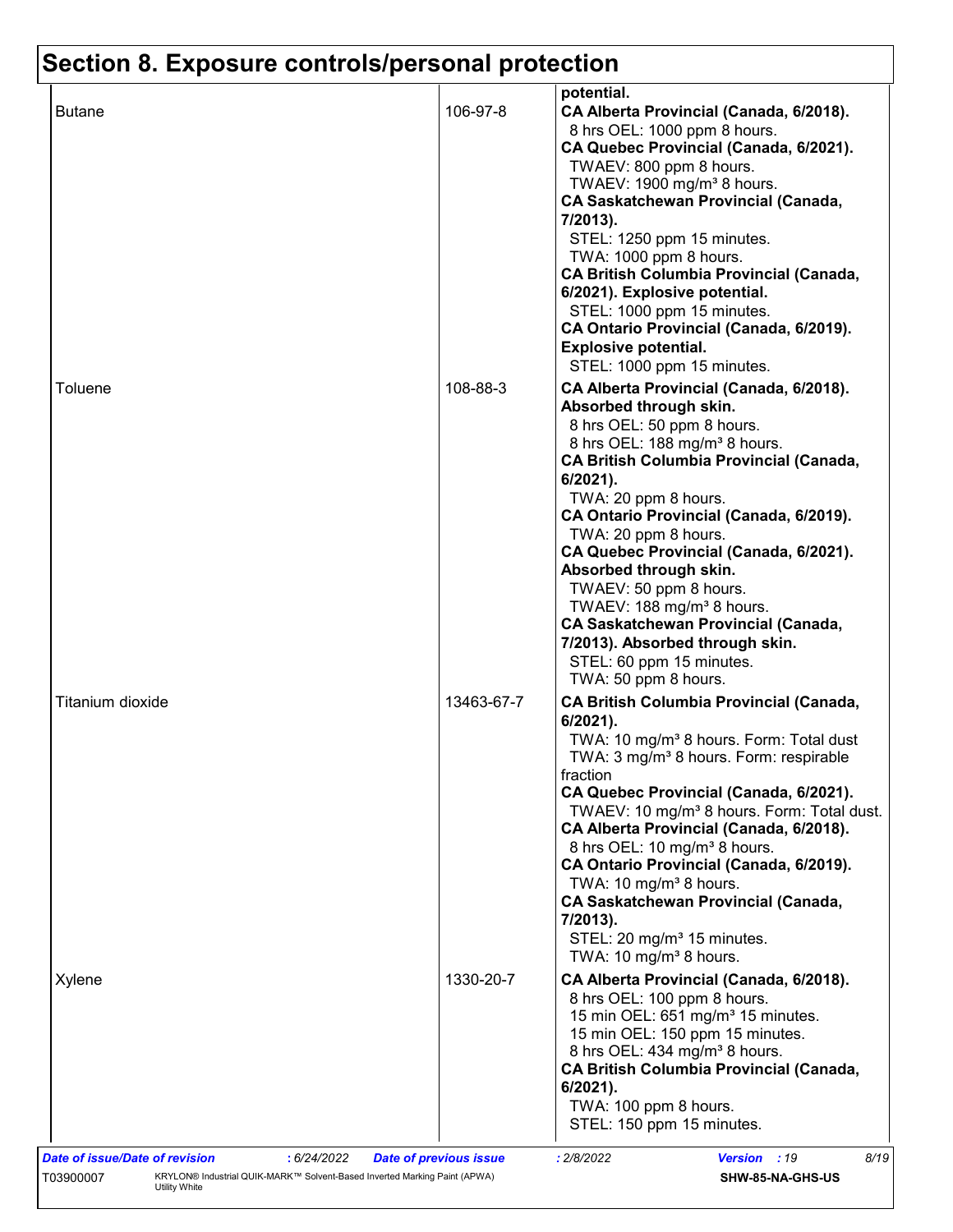|                                                   |            | CA Quebec Provincial (Canada, 6/2021).<br>TWAEV: 100 ppm 8 hours.<br>TWAEV: 434 mg/m <sup>3</sup> 8 hours.<br>STEV: 150 ppm 15 minutes.<br>STEV: 651 mg/m <sup>3</sup> 15 minutes.<br>CA Ontario Provincial (Canada, 6/2019).<br>STEL: 150 ppm 15 minutes.<br>TWA: 100 ppm 8 hours.<br><b>CA Saskatchewan Provincial (Canada,</b><br>7/2013).<br>STEL: 150 ppm 15 minutes.<br>TWA: 100 ppm 8 hours.                                                                                                                                                  |
|---------------------------------------------------|------------|------------------------------------------------------------------------------------------------------------------------------------------------------------------------------------------------------------------------------------------------------------------------------------------------------------------------------------------------------------------------------------------------------------------------------------------------------------------------------------------------------------------------------------------------------|
| Ethylbenzene                                      | 100-41-4   | CA Alberta Provincial (Canada, 6/2018).<br>8 hrs OEL: 100 ppm 8 hours.<br>8 hrs OEL: 434 mg/m <sup>3</sup> 8 hours.<br>15 min OEL: 543 mg/m <sup>3</sup> 15 minutes.<br>15 min OEL: 125 ppm 15 minutes.<br><b>CA British Columbia Provincial (Canada,</b><br>6/2021).<br>TWA: 20 ppm 8 hours.<br>CA Ontario Provincial (Canada, 6/2019).<br>TWA: 20 ppm 8 hours.<br>CA Quebec Provincial (Canada, 6/2021).<br>TWAEV: 20 ppm 8 hours.<br><b>CA Saskatchewan Provincial (Canada,</b><br>7/2013).<br>STEL: 125 ppm 15 minutes.<br>TWA: 100 ppm 8 hours. |
| Petroleum refining, hydrotreated light distillate | 64742-47-8 | <b>CA British Columbia Provincial (Canada,</b><br>6/2021). Absorbed through skin.<br>TWA: 200 mg/m <sup>3</sup> , (as total hydrocarbon<br>vapour) 8 hours.<br>CA Alberta Provincial (Canada, 6/2018).<br>Absorbed through skin.<br>8 hrs OEL: 200 mg/m <sup>3</sup> , (as total hydrocarbon<br>vapour) 8 hours.<br>CA Ontario Provincial (Canada, 6/2019).<br>Absorbed through skin.<br>TWA: 200 mg/m <sup>3</sup> , (as total hydrocarbon<br>vapour) 8 hours.                                                                                      |

#### **Occupational exposure limits (Mexico)**

|               | CAS#     | <b>Exposure limits</b>                                                                                     |
|---------------|----------|------------------------------------------------------------------------------------------------------------|
| Acetone       | 67-64-1  | $\leq$ $\Box$<br>NOM-010-STPS-2014 (Mexico, 4/2016).<br>TWA: 500 ppm 8 hours.<br>STEL: 750 ppm 15 minutes. |
| Propane       | 74-98-6  | NOM-010-STPS-2014 (Mexico, 4/2016).<br>TWA: 1000 ppm 8 hours.                                              |
| <b>Butane</b> | 106-97-8 | NOM-010-STPS-2014 (Mexico, 4/2016).<br>TWA: 1000 ppm 8 hours.                                              |
| Toluene       | 108-88-3 | NOM-010-STPS-2014 (Mexico, 4/2016).<br>TWA: 20 ppm 8 hours.                                                |

| Date of issue/Date of revision |                                                                                            | 6/24/2022 | <b>Date of previous issue</b> | 2/8/2022 | <b>Version</b> : 19 |                         | 9/19 |
|--------------------------------|--------------------------------------------------------------------------------------------|-----------|-------------------------------|----------|---------------------|-------------------------|------|
| T03900007                      | KRYLON® Industrial QUIK-MARK™ Solvent-Based Inverted Marking Paint (APWA)<br>Utility White |           |                               |          |                     | <b>SHW-85-NA-GHS-US</b> |      |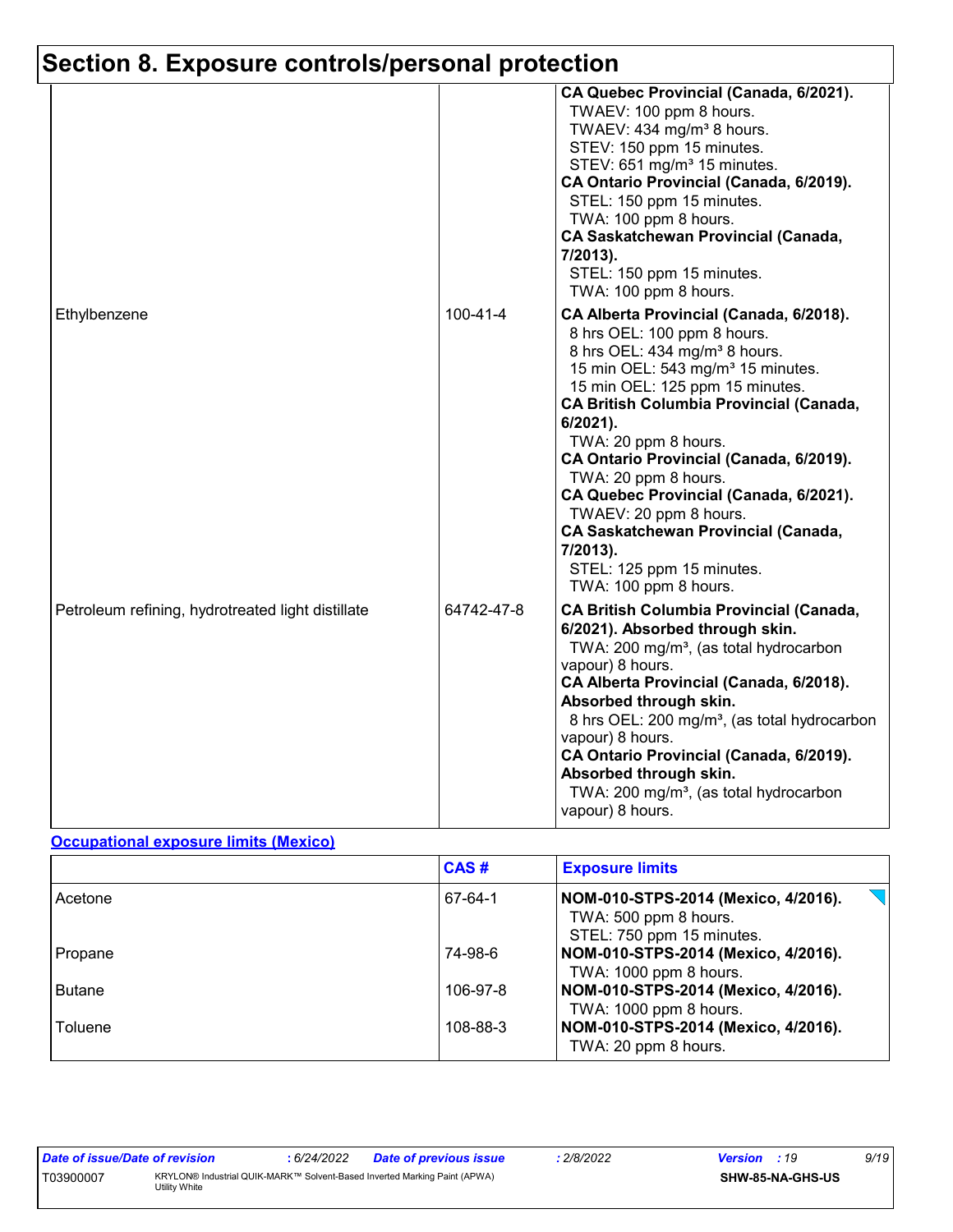| <b>Appropriate engineering</b><br>controls | : Use only with adequate ventilation. Use process enclosures, local exhaust ventilation or<br>other engineering controls to keep worker exposure to airborne contaminants below any<br>recommended or statutory limits. The engineering controls also need to keep gas,<br>vapor or dust concentrations below any lower explosive limits. Use explosion-proof<br>ventilation equipment.                                                                                                                                                                                                                                |
|--------------------------------------------|------------------------------------------------------------------------------------------------------------------------------------------------------------------------------------------------------------------------------------------------------------------------------------------------------------------------------------------------------------------------------------------------------------------------------------------------------------------------------------------------------------------------------------------------------------------------------------------------------------------------|
| <b>Environmental exposure</b><br>controls  | Emissions from ventilation or work process equipment should be checked to ensure<br>t.<br>they comply with the requirements of environmental protection legislation. In some<br>cases, fume scrubbers, filters or engineering modifications to the process equipment<br>will be necessary to reduce emissions to acceptable levels.                                                                                                                                                                                                                                                                                    |
| <b>Individual protection measures</b>      |                                                                                                                                                                                                                                                                                                                                                                                                                                                                                                                                                                                                                        |
| <b>Hygiene measures</b>                    | : Wash hands, forearms and face thoroughly after handling chemical products, before<br>eating, smoking and using the lavatory and at the end of the working period.<br>Appropriate techniques should be used to remove potentially contaminated clothing.<br>Wash contaminated clothing before reusing. Ensure that eyewash stations and safety<br>showers are close to the workstation location.                                                                                                                                                                                                                      |
| <b>Eye/face protection</b>                 | Safety eyewear complying with an approved standard should be used when a risk<br>assessment indicates this is necessary to avoid exposure to liquid splashes, mists,<br>gases or dusts. If contact is possible, the following protection should be worn, unless<br>the assessment indicates a higher degree of protection: chemical splash goggles.                                                                                                                                                                                                                                                                    |
| <b>Skin protection</b>                     |                                                                                                                                                                                                                                                                                                                                                                                                                                                                                                                                                                                                                        |
| <b>Hand protection</b>                     | : Chemical-resistant, impervious gloves complying with an approved standard should be<br>worn at all times when handling chemical products if a risk assessment indicates this is<br>necessary. Considering the parameters specified by the glove manufacturer, check<br>during use that the gloves are still retaining their protective properties. It should be<br>noted that the time to breakthrough for any glove material may be different for different<br>glove manufacturers. In the case of mixtures, consisting of several substances, the<br>protection time of the gloves cannot be accurately estimated. |
| <b>Body protection</b>                     | Personal protective equipment for the body should be selected based on the task being<br>performed and the risks involved and should be approved by a specialist before<br>handling this product. When there is a risk of ignition from static electricity, wear anti-<br>static protective clothing. For the greatest protection from static discharges, clothing<br>should include anti-static overalls, boots and gloves.                                                                                                                                                                                           |
| <b>Other skin protection</b>               | : Appropriate footwear and any additional skin protection measures should be selected<br>based on the task being performed and the risks involved and should be approved by a<br>specialist before handling this product.                                                                                                                                                                                                                                                                                                                                                                                              |
| <b>Respiratory protection</b>              | : Based on the hazard and potential for exposure, select a respirator that meets the<br>appropriate standard or certification. Respirators must be used according to a<br>respiratory protection program to ensure proper fitting, training, and other important<br>aspects of use.                                                                                                                                                                                                                                                                                                                                    |

## **Section 9. Physical and chemical properties**

The conditions of measurement of all properties are at standard temperature and pressure unless otherwise indicated.

| <b>Appearance</b>                                                 |                                                           |          |
|-------------------------------------------------------------------|-----------------------------------------------------------|----------|
| <b>Physical state</b>                                             | $:$ Liquid.                                               |          |
| <b>Color</b>                                                      | : Not available.                                          |          |
| <b>Odor</b>                                                       | : Not available.                                          |          |
| <b>Odor threshold</b>                                             | : Not available.                                          |          |
| pH                                                                | :7                                                        |          |
| <b>Melting point/freezing point</b>                               | : Not available.                                          |          |
| <b>Boiling point, initial boiling</b><br>point, and boiling range | : Not available.                                          |          |
| <b>Flash point</b>                                                | : Closed cup: -29°C (-20.2°F) [Pensky-Martens Closed Cup] |          |
| __________                                                        | 0.000000<br><b>A</b> <i>I</i> A <i>I</i> A AAA            | $\cdots$ |

| Date of issue/Date of revision |                                                                                            | : 6/24/2022 | <b>Date of previous issue</b> | 2/8/2022 | <b>Version</b> : 19 |                  | 10/19 |
|--------------------------------|--------------------------------------------------------------------------------------------|-------------|-------------------------------|----------|---------------------|------------------|-------|
| T03900007                      | KRYLON® Industrial QUIK-MARK™ Solvent-Based Inverted Marking Paint (APWA)<br>Utility White |             |                               |          |                     | SHW-85-NA-GHS-US |       |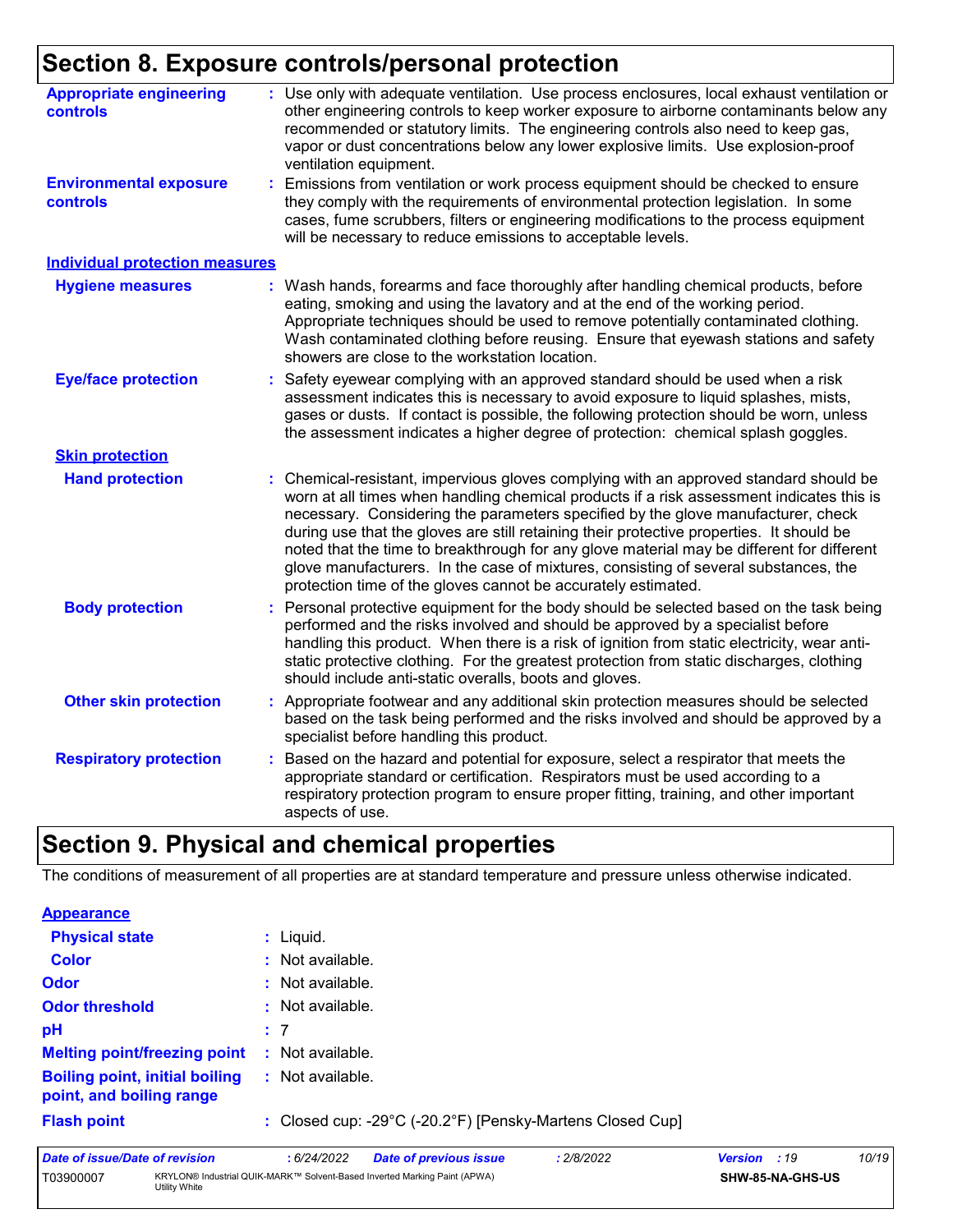## **Section 9. Physical and chemical properties**

| <b>Evaporation rate</b>                               | $\therefore$ 5.6 (butyl acetate = 1)                             |
|-------------------------------------------------------|------------------------------------------------------------------|
| <b>Flammability</b>                                   | : Not available.                                                 |
| Lower and upper explosion<br>limit/flammability limit | $:$ Lower: $0.9\%$<br>Upper: 12.8%                               |
| <b>Vapor pressure</b>                                 | : $101.3$ kPa (760 mm Hg)                                        |
| <b>Relative vapor density</b>                         | : $1.55$ [Air = 1]                                               |
| <b>Relative density</b>                               | : 0.89                                                           |
| <b>Solubility</b>                                     | : Not available.                                                 |
| <b>Partition coefficient: n-</b><br>octanol/water     | : Not applicable.                                                |
| <b>Auto-ignition temperature</b>                      | : Not available.                                                 |
| <b>Decomposition temperature</b>                      | : Not available.                                                 |
| <b>Viscosity</b>                                      | : Kinematic (40°C (104°F)): <20.5 mm <sup>2</sup> /s (<20.5 cSt) |
| <b>Molecular weight</b>                               | Not applicable.                                                  |
| <b>Aerosol product</b>                                |                                                                  |
| <b>Type of aerosol</b>                                | : Spray                                                          |
| <b>Heat of combustion</b>                             | : $22.968$ kJ/g                                                  |
|                                                       |                                                                  |

## **Section 10. Stability and reactivity**

| <b>Reactivity</b>                            | : No specific test data related to reactivity available for this product or its ingredients.              |
|----------------------------------------------|-----------------------------------------------------------------------------------------------------------|
| <b>Chemical stability</b>                    | : The product is stable.                                                                                  |
| <b>Possibility of hazardous</b><br>reactions | : Under normal conditions of storage and use, hazardous reactions will not occur.                         |
| <b>Conditions to avoid</b>                   | : Avoid all possible sources of ignition (spark or flame).                                                |
| <b>Incompatible materials</b>                | : No specific data.                                                                                       |
| <b>Hazardous decomposition</b><br>products   | : Under normal conditions of storage and use, hazardous decomposition products should<br>not be produced. |

## **Section 11. Toxicological information**

#### **Information on toxicological effects**

#### **Acute toxicity**

| <b>Product/ingredient name</b> | <b>Result</b>                | <b>Species</b> | <b>Dose</b>              | <b>Exposure</b> |
|--------------------------------|------------------------------|----------------|--------------------------|-----------------|
| Acetone                        | LD50 Oral                    | Rat            | 5800 mg/kg               |                 |
| Butane                         | <b>LC50 Inhalation Vapor</b> | Rat            | 658000 mg/m <sup>3</sup> | 4 hours         |
| Toluene                        | <b>LC50 Inhalation Vapor</b> | Rat            | 49 g/ $m3$               | 4 hours         |
|                                | LD50 Oral                    | Rat            | 636 mg/kg                |                 |
| Xylene, mixed isomers          | <b>LC50 Inhalation Gas.</b>  | Rat            | 6700 ppm                 | 4 hours         |
|                                | LD50 Oral                    | Rat            | 4300 mg/kg               |                 |
| Ethylbenzene                   | LD50 Dermal                  | Rabbit         | >5000 mg/kg              |                 |
|                                | LD50 Oral                    | Rat            | 3500 mg/kg               |                 |

#### **Irritation/Corrosion**

| Date of issue/Date of revision |                                                                                            | : 6/24/2022 | <b>Date of previous issue</b> | 2/8/2022 | <b>Version</b> : 19 |                  | 11/19 |
|--------------------------------|--------------------------------------------------------------------------------------------|-------------|-------------------------------|----------|---------------------|------------------|-------|
| T03900007                      | KRYLON® Industrial QUIK-MARK™ Solvent-Based Inverted Marking Paint (APWA)<br>Utility White |             |                               |          |                     | SHW-85-NA-GHS-US |       |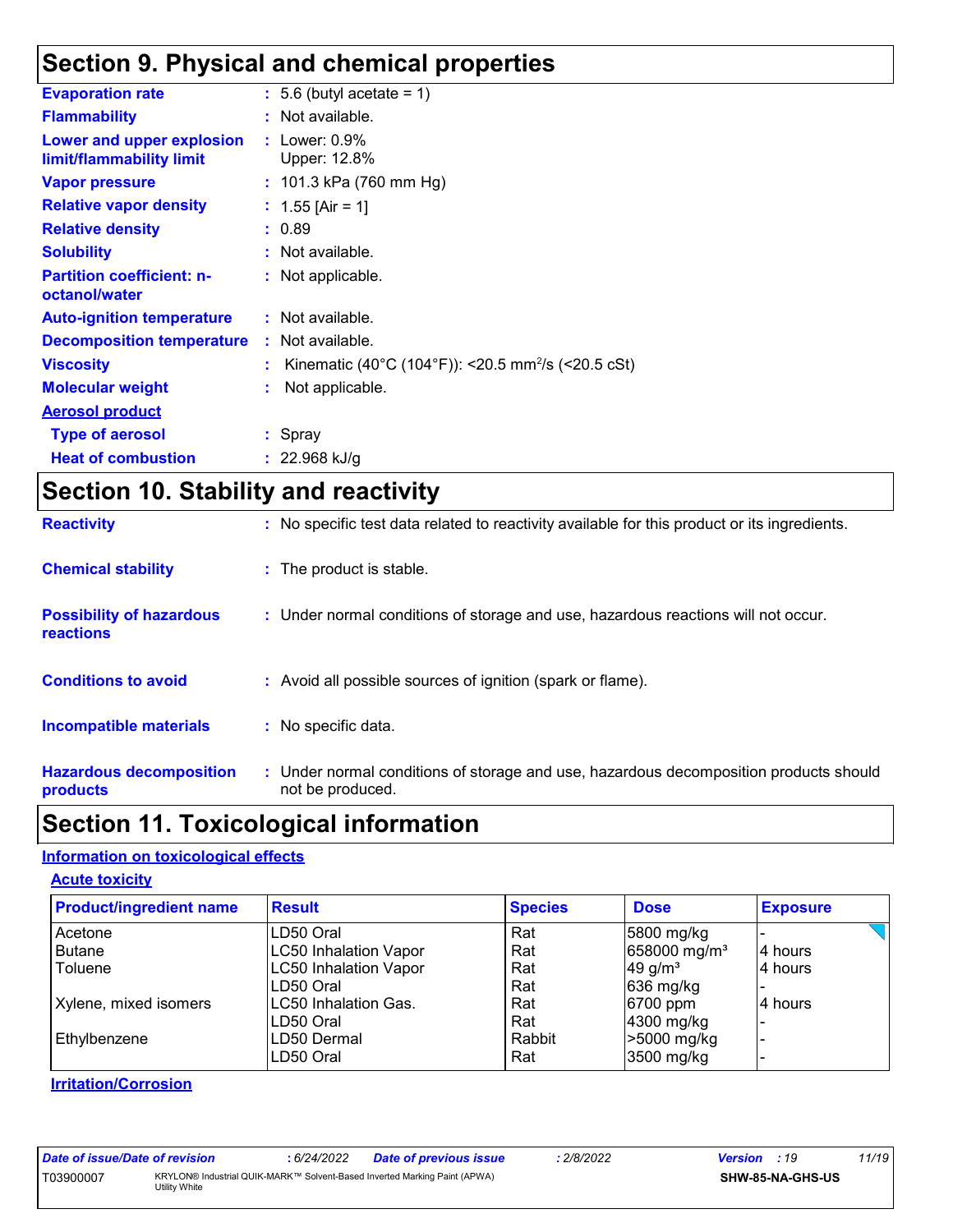| <b>Product/ingredient name</b> | <b>Result</b>            | <b>Species</b> | <b>Score</b> | <b>Exposure</b> | <b>Observation</b> |
|--------------------------------|--------------------------|----------------|--------------|-----------------|--------------------|
| Acetone                        | Eyes - Mild irritant     | Human          |              | 186300 ppm      |                    |
|                                | Eyes - Mild irritant     | Rabbit         |              | $10$ uL         |                    |
|                                | Eyes - Moderate irritant | Rabbit         |              | 24 hours 20     |                    |
|                                |                          |                |              | mg              |                    |
|                                | Eyes - Severe irritant   | Rabbit         |              | 20 mg           |                    |
|                                | Skin - Mild irritant     | Rabbit         |              | 24 hours 500    |                    |
|                                |                          |                |              | mg              |                    |
|                                | Skin - Mild irritant     | Rabbit         |              | 395 mg          |                    |
| Toluene                        | Eyes - Mild irritant     | Rabbit         |              | 0.5 minutes     |                    |
|                                |                          |                |              | $100$ mg        |                    |
|                                | Eyes - Mild irritant     | Rabbit         |              | 870 ug          |                    |
|                                | Eyes - Severe irritant   | Rabbit         |              | 24 hours 2      |                    |
|                                |                          |                |              | mg              |                    |
|                                | Skin - Mild irritant     | Pig            |              | 24 hours 250    |                    |
|                                |                          |                |              | uL              |                    |
|                                | Skin - Mild irritant     | Rabbit         |              | 435 mg          |                    |
|                                | Skin - Moderate irritant | Rabbit         |              | 24 hours 20     |                    |
|                                |                          |                |              | mg              |                    |
|                                | Skin - Moderate irritant | Rabbit         |              | 500 mg          |                    |
| <b>Titanium Dioxide</b>        | Skin - Mild irritant     | Human          |              | 72 hours 300    |                    |
|                                |                          |                |              | ug l            |                    |
| Xylene, mixed isomers          | Eyes - Mild irritant     | Rabbit         |              | 87 mg           |                    |
|                                | Eyes - Severe irritant   | Rabbit         |              | 24 hours 5      |                    |
|                                |                          |                |              | mg              |                    |
|                                | Skin - Mild irritant     | Rat            |              | 8 hours 60 uL   |                    |
|                                | Skin - Moderate irritant | Rabbit         |              | 24 hours 500    |                    |
|                                |                          |                |              | mg              |                    |
|                                | Skin - Moderate irritant | Rabbit         |              | 100 %           |                    |
| Ethylbenzene                   | Eyes - Severe irritant   | Rabbit         |              | 500 mg          |                    |
|                                | Skin - Mild irritant     | Rabbit         |              | 24 hours 15     |                    |
|                                |                          |                |              | mg              |                    |
|                                |                          |                |              |                 |                    |

#### **Sensitization**

Not available.

#### **Mutagenicity**

Not available.

#### **Carcinogenicity**

Not available.

#### **Classification**

| <b>Product/ingredient name</b> | <b>OSHA</b> | <b>IARC</b> | <b>NTP</b> |
|--------------------------------|-------------|-------------|------------|
| Toluene                        |             |             |            |
| <b>Titanium Dioxide</b>        |             | 2B          |            |
| Xylene, mixed isomers          |             |             |            |
| Ethylbenzene                   |             | 2B          |            |

#### **Reproductive toxicity**

Not available.

#### **Teratogenicity**

Not available.

#### **Specific target organ toxicity (single exposure)**

| Date of issue/Date of revision |                                                                                            | . 6/24/2022 | <b>Date of previous issue</b> | 2/8/2022 | <b>Version</b> : 19 |                         | 12/19 |
|--------------------------------|--------------------------------------------------------------------------------------------|-------------|-------------------------------|----------|---------------------|-------------------------|-------|
| T03900007                      | KRYLON® Industrial QUIK-MARK™ Solvent-Based Inverted Marking Paint (APWA)<br>Utility White |             |                               |          |                     | <b>SHW-85-NA-GHS-US</b> |       |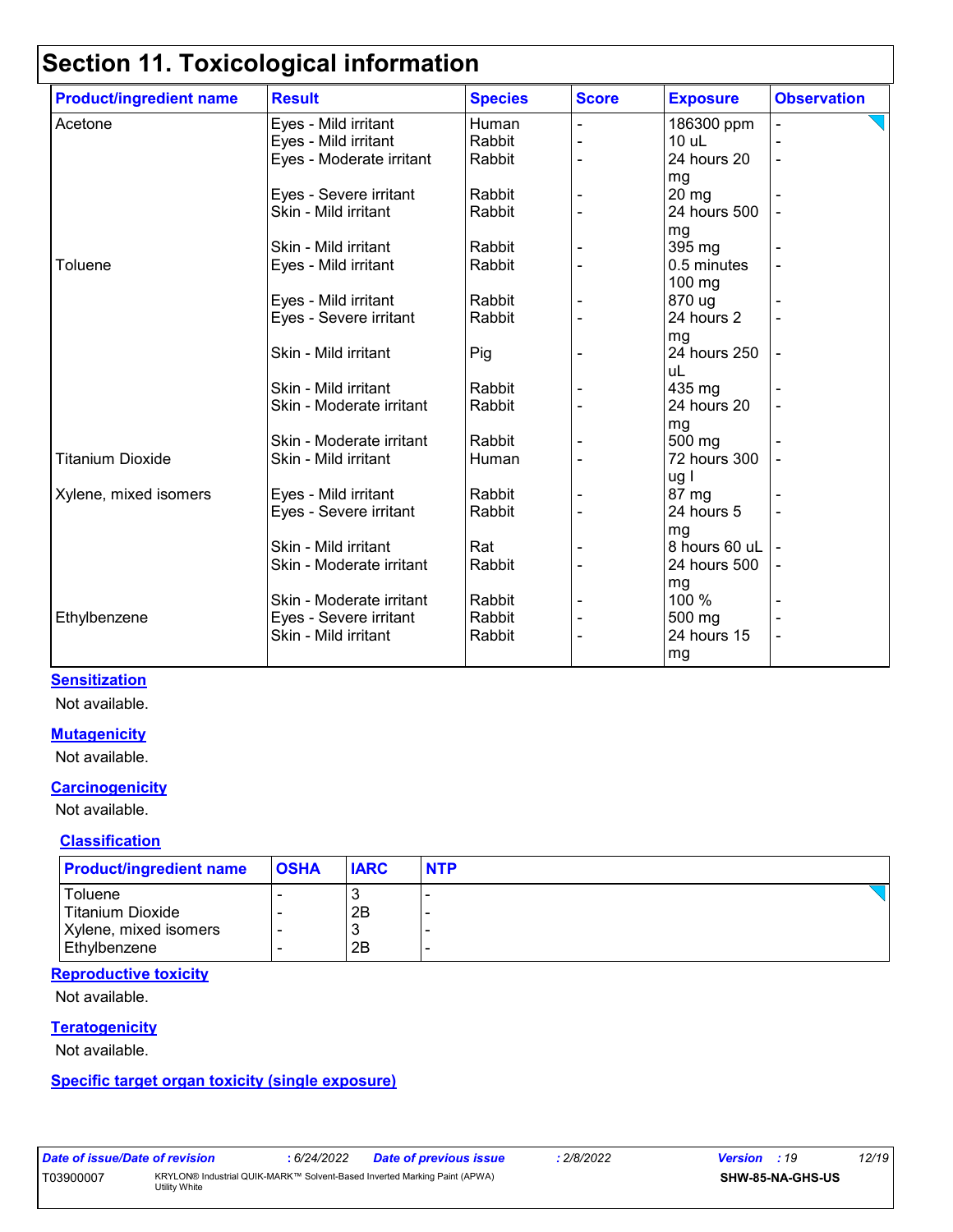| <b>Name</b>                       | <b>Category</b> | <b>Route of</b><br>exposure | <b>Target organs</b>            |
|-----------------------------------|-----------------|-----------------------------|---------------------------------|
| Acetone                           | Category 3      |                             | Respiratory tract<br>irritation |
|                                   | Category 3      |                             | Narcotic effects                |
| Lt. Aliphatic Hydrocarbon Solvent | Category 3      |                             | Respiratory tract<br>irritation |
|                                   | Category 3      |                             | Narcotic effects                |
| Propane                           | Category 3      |                             | Respiratory tract<br>irritation |
|                                   | Category 3      |                             | Narcotic effects                |
| <b>Butane</b>                     | Category 3      |                             | Respiratory tract<br>irritation |
|                                   | Category 3      |                             | Narcotic effects                |
| Toluene                           | Category 3      |                             | Respiratory tract<br>irritation |
|                                   | Category 3      |                             | Narcotic effects                |
| Xylene, mixed isomers             | Category 3      |                             | Respiratory tract<br>irritation |
| Ethylbenzene                      | Category 3      |                             | Respiratory tract<br>irritation |
|                                   | Category 3      |                             | Narcotic effects                |
| Light Aliphatic Hydrocarbon       | Category 3      |                             | Respiratory tract<br>irritation |
|                                   | Category 3      |                             | Narcotic effects                |

#### **Specific target organ toxicity (repeated exposure)**

| <b>Name</b>                       | <b>Category</b> | <b>Route of</b><br>exposure | <b>Target organs</b> |
|-----------------------------------|-----------------|-----------------------------|----------------------|
| Acetone                           | Category 2      |                             |                      |
| Lt. Aliphatic Hydrocarbon Solvent | Category 2      |                             | -                    |
| Propane                           | Category 2      |                             | -                    |
| <b>Butane</b>                     | Category 2      |                             |                      |
| Toluene                           | Category 2      |                             | -                    |
| Xylene, mixed isomers             | Category 2      |                             | -                    |
| Ethylbenzene                      | Category 2      |                             | -                    |
| Light Aliphatic Hydrocarbon       | Category 2      |                             | -                    |

#### **Aspiration hazard**

| <b>Name</b>                       | <b>Result</b>                         |
|-----------------------------------|---------------------------------------|
| Lt. Aliphatic Hydrocarbon Solvent | <b>ASPIRATION HAZARD - Category 1</b> |
| Propane                           | <b>ASPIRATION HAZARD - Category 1</b> |
| l Butane                          | <b>ASPIRATION HAZARD - Category 1</b> |
| Toluene                           | <b>ASPIRATION HAZARD - Category 1</b> |
| Xylene, mixed isomers             | <b>ASPIRATION HAZARD - Category 1</b> |
| Ethylbenzene                      | <b>ASPIRATION HAZARD - Category 1</b> |
| Light Aliphatic Hydrocarbon       | <b>ASPIRATION HAZARD - Category 1</b> |

#### **Information on the likely :** Not available.

**routes of exposure**

#### **Potential acute health effects**

| <b>Eye contact</b>  | : Causes serious eye irritation.                                                                                             |
|---------------------|------------------------------------------------------------------------------------------------------------------------------|
| <b>Inhalation</b>   | : Can cause central nervous system (CNS) depression. May cause drowsiness or<br>dizziness. May cause respiratory irritation. |
| <b>Skin contact</b> | : No known significant effects or critical hazards.                                                                          |

| Date of issue/Date of revision |               | 6/24/2022 | Date of previous issue                                                    | : 2/8/2022 | <b>Version</b> : 19 |                         | 13/19 |
|--------------------------------|---------------|-----------|---------------------------------------------------------------------------|------------|---------------------|-------------------------|-------|
| T03900007                      | Utility White |           | KRYLON® Industrial QUIK-MARK™ Solvent-Based Inverted Marking Paint (APWA) |            |                     | <b>SHW-85-NA-GHS-US</b> |       |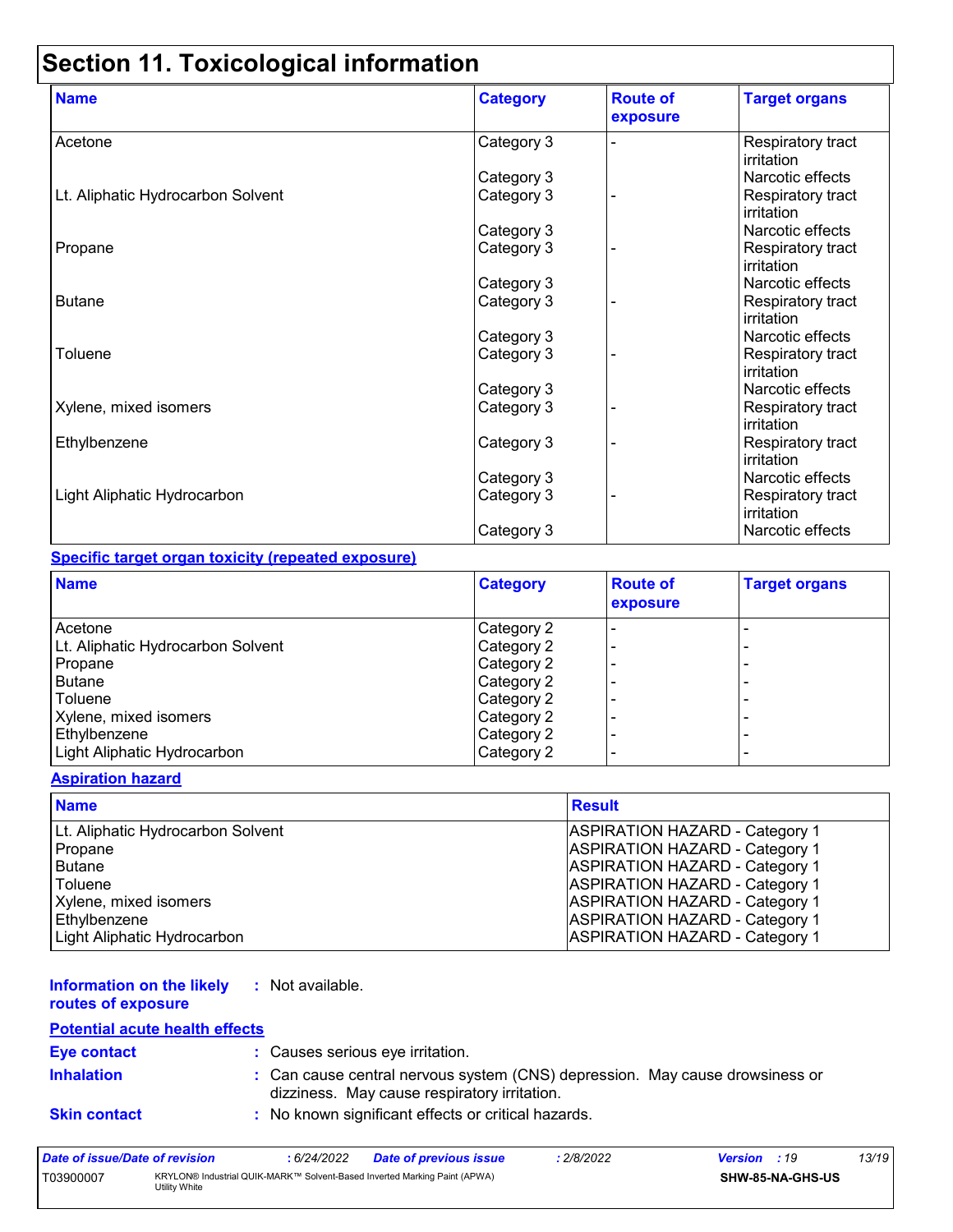| <b>Ingestion</b>                                          | 00000011 1 1 . TOAIGOIOGIGAI IIIIOITIIQ0011<br>: Can cause central nervous system (CNS) depression. May be fatal if swallowed and<br>enters airways.                                                                                                                    |
|-----------------------------------------------------------|-------------------------------------------------------------------------------------------------------------------------------------------------------------------------------------------------------------------------------------------------------------------------|
|                                                           | <b>Symptoms related to the physical, chemical and toxicological characteristics</b>                                                                                                                                                                                     |
| <b>Eye contact</b>                                        | : Adverse symptoms may include the following:<br>pain or irritation<br>watering<br>redness                                                                                                                                                                              |
| <b>Inhalation</b>                                         | : Adverse symptoms may include the following:<br>respiratory tract irritation<br>coughing<br>nausea or vomiting<br>headache<br>drowsiness/fatigue<br>dizziness/vertigo<br>unconsciousness<br>reduced fetal weight<br>increase in fetal deaths<br>skeletal malformations |
| <b>Skin contact</b>                                       | : Adverse symptoms may include the following:<br>reduced fetal weight<br>increase in fetal deaths<br>skeletal malformations                                                                                                                                             |
| <b>Ingestion</b>                                          | : Adverse symptoms may include the following:<br>nausea or vomiting<br>reduced fetal weight<br>increase in fetal deaths<br>skeletal malformations                                                                                                                       |
| <b>Short term exposure</b>                                | Delayed and immediate effects and also chronic effects from short and long term exposure                                                                                                                                                                                |
| <b>Potential immediate</b><br>effects                     | : Not available.                                                                                                                                                                                                                                                        |
| <b>Potential delayed effects</b><br>Long term exposure    | : Not available.                                                                                                                                                                                                                                                        |
| <b>Potential immediate</b><br>effects                     | : Not available.                                                                                                                                                                                                                                                        |
| <b>Potential delayed effects</b>                          | : Not available.                                                                                                                                                                                                                                                        |
| <b>Potential chronic health effects</b><br>Not available. |                                                                                                                                                                                                                                                                         |
| <b>General</b>                                            | : May cause damage to organs through prolonged or repeated exposure.                                                                                                                                                                                                    |
| <b>Carcinogenicity</b>                                    | : Suspected of causing cancer. Risk of cancer depends on duration and level of<br>exposure.                                                                                                                                                                             |
| <b>Mutagenicity</b>                                       | : No known significant effects or critical hazards.                                                                                                                                                                                                                     |
| <b>Teratogenicity</b>                                     | : Suspected of damaging the unborn child.                                                                                                                                                                                                                               |
| <b>Developmental effects</b>                              | : No known significant effects or critical hazards.                                                                                                                                                                                                                     |
| <b>Fertility effects</b>                                  | : No known significant effects or critical hazards.                                                                                                                                                                                                                     |
| <b>Numerical measures of toxicity</b>                     |                                                                                                                                                                                                                                                                         |

**Acute toxicity estimates**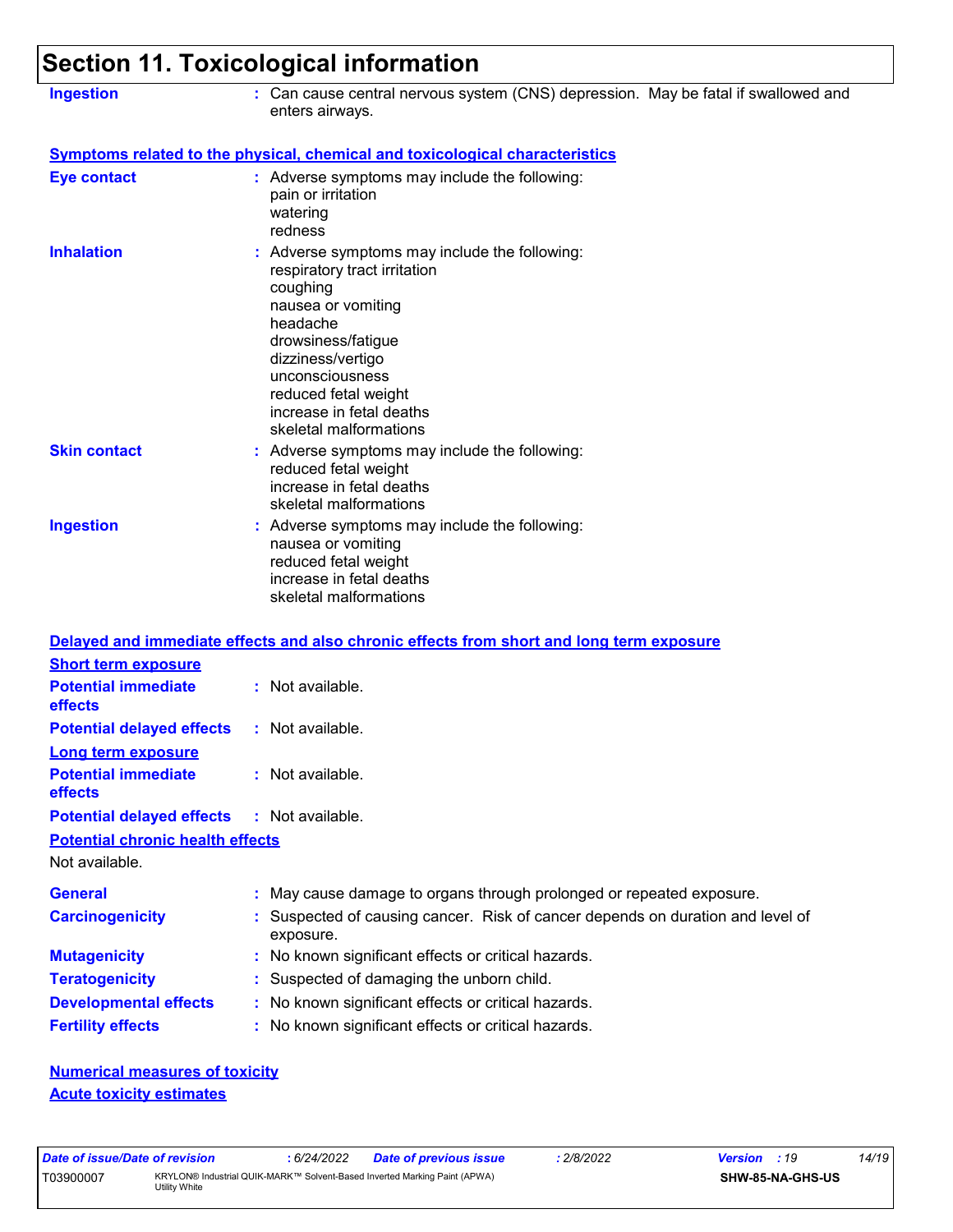| <b>Route</b> | <b>ATE value</b> |
|--------------|------------------|
| Oral         | 6440.8 mg/kg     |

# **Section 12. Ecological information**

**Toxicity**

| <b>Product/ingredient name</b>       | <b>Result</b>                         | <b>Species</b>                                                            | <b>Exposure</b> |
|--------------------------------------|---------------------------------------|---------------------------------------------------------------------------|-----------------|
| Acetone                              | Acute EC50 7200000 µg/l Fresh water   | Algae - Selenastrum sp.                                                   | 96 hours        |
|                                      | Acute LC50 4.42589 ml/L Marine water  | Crustaceans - Acartia tonsa -                                             | 48 hours        |
|                                      |                                       | Copepodid                                                                 |                 |
|                                      | Acute LC50 7460000 µg/l Fresh water   | Daphnia - Daphnia cucullata                                               | 48 hours        |
|                                      | Acute LC50 5600 ppm Fresh water       | Fish - Poecilia reticulata                                                | 96 hours        |
|                                      | Chronic NOEC 4.95 mg/l Marine water   | Algae - Ulva pertusa                                                      | 96 hours        |
|                                      | Chronic NOEC 0.016 ml/L Fresh water   | Crustaceans - Daphniidae                                                  | 21 days         |
|                                      | Chronic NOEC 0.1 ml/L Fresh water     | Daphnia - Daphnia magna -<br>Neonate                                      | 21 days         |
|                                      | Chronic NOEC 5 µg/l Marine water      | Fish - Gasterosteus aculeatus -<br>Larvae                                 | 42 days         |
| Lt. Aliphatic Hydrocarbon<br>Solvent | Acute LC50 >100000 ppm Fresh water    | Fish - Oncorhynchus mykiss                                                | 96 hours        |
| Toluene                              | Acute EC50 >433 ppm Marine water      | Algae - Skeletonema costatum                                              | 96 hours        |
|                                      | Acute EC50 11600 µg/l Fresh water     | Crustaceans - Gammarus                                                    | 48 hours        |
|                                      |                                       | pseudolimnaeus - Adult                                                    |                 |
|                                      | Acute EC50 6000 µg/l Fresh water      | Daphnia - Daphnia magna -<br>Juvenile (Fledgling, Hatchling,<br>Weanling) | 48 hours        |
|                                      | Acute LC50 5500 µg/l Fresh water      | Fish - Oncorhynchus kisutch - Fry                                         | 96 hours        |
|                                      | Chronic NOEC 1000 µg/l Fresh water    | Daphnia - Daphnia magna                                                   | 21 days         |
| <b>Titanium Dioxide</b>              | Acute LC50 >1000000 µg/l Marine water | Fish - Fundulus heteroclitus                                              | 96 hours        |
| Xylene, mixed isomers                | Acute LC50 8500 µg/l Marine water     | Crustaceans - Palaemonetes<br>48 hours<br>pugio                           |                 |
|                                      | Acute LC50 13400 µg/l Fresh water     | Fish - Pimephales promelas                                                | 96 hours        |
| Ethylbenzene                         | Acute EC50 4900 µg/l Marine water     | Algae - Skeletonema costatum                                              | 72 hours        |
|                                      | Acute EC50 7700 µg/l Marine water     | Algae - Skeletonema costatum                                              | 96 hours        |
|                                      | Acute EC50 6.53 mg/l Marine water     | Crustaceans - Artemia sp. -                                               | 48 hours        |
|                                      |                                       | Nauplii                                                                   |                 |
|                                      | Acute EC50 2.93 mg/l Fresh water      | Daphnia - Daphnia magna -                                                 | 48 hours        |
|                                      |                                       | Neonate                                                                   |                 |
|                                      | Acute LC50 4200 µg/l Fresh water      | Fish - Oncorhynchus mykiss                                                | 96 hours        |
| Light Aliphatic Hydrocarbon          | Acute LC50 2200 µg/l Fresh water      | Fish - Lepomis macrochirus                                                | 4 days          |

#### **Persistence and degradability**

| <b>Product/ingredient name</b> | <b>Aquatic half-life</b> | <b>Photolysis</b> | Biodegradability |
|--------------------------------|--------------------------|-------------------|------------------|
| Acetone                        |                          |                   | Readily          |
| <sup>I</sup> Toluene           |                          |                   | Readily          |
| Xylene, mixed isomers          |                          |                   | Readily          |
| l Ethvlbenzene                 |                          |                   | Readily          |

#### **Bioaccumulative potential**

| Date of issue/Date of revision |                                                                                            | 6/24/2022 | <b>Date of previous issue</b> | 2/8/2022 | <b>Version</b> : 19 |                         | 15/19 |
|--------------------------------|--------------------------------------------------------------------------------------------|-----------|-------------------------------|----------|---------------------|-------------------------|-------|
| T03900007                      | KRYLON® Industrial QUIK-MARK™ Solvent-Based Inverted Marking Paint (APWA)<br>Utility White |           |                               |          |                     | <b>SHW-85-NA-GHS-US</b> |       |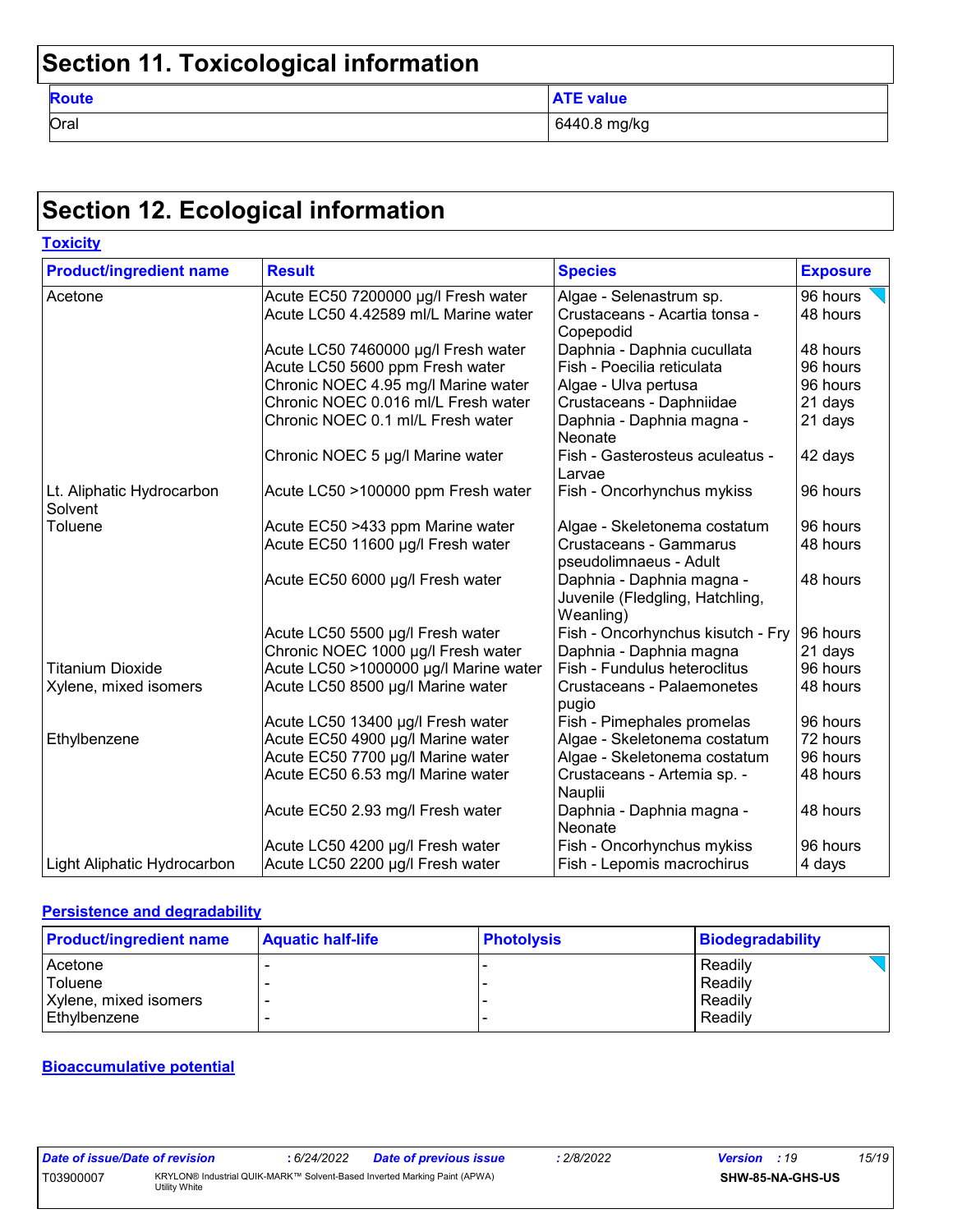| <b>Product/ingredient name</b>       | $\mathsf{LogP}_\mathsf{ow}$ | <b>BCF</b>                     | <b>Potential</b> |
|--------------------------------------|-----------------------------|--------------------------------|------------------|
| Lt. Aliphatic Hydrocarbon<br>Solvent |                             | 10 to 2500                     | high             |
| Toluene<br>Xylene, mixed isomers     | $\overline{\phantom{0}}$    | -90<br>$ 8.1 \text{ to } 25.9$ | low<br>low       |

#### **Mobility in soil**

**Soil/water partition coefficient (Koc) :** Not available.

**Other adverse effects** : No known significant effects or critical hazards.

### **Section 13. Disposal considerations**

#### **Disposal methods :**

The generation of waste should be avoided or minimized wherever possible. Disposal of this product, solutions and any by-products should at all times comply with the requirements of environmental protection and waste disposal legislation and any regional local authority requirements. Dispose of surplus and non-recyclable products via a licensed waste disposal contractor. Waste should not be disposed of untreated to the sewer unless fully compliant with the requirements of all authorities with jurisdiction. Waste packaging should be recycled. Incineration or landfill should only be considered when recycling is not feasible. This material and its container must be disposed of in a safe way. Empty containers or liners may retain some product residues. Do not puncture or incinerate container.

## **Section 14. Transport information**

|                                                                                                                                                                                                                                                                    | <b>DOT</b><br><b>Classification</b> | <b>TDG</b><br><b>Classification</b>                                                                                                                 | <b>Mexico</b><br><b>Classification</b> | <b>IATA</b>            | <b>IMDG</b>     |  |
|--------------------------------------------------------------------------------------------------------------------------------------------------------------------------------------------------------------------------------------------------------------------|-------------------------------------|-----------------------------------------------------------------------------------------------------------------------------------------------------|----------------------------------------|------------------------|-----------------|--|
| <b>UN number</b>                                                                                                                                                                                                                                                   | <b>UN1950</b>                       | <b>UN1950</b>                                                                                                                                       | <b>UN1950</b>                          | <b>UN1950</b>          | <b>UN1950</b>   |  |
| <b>UN proper</b><br>shipping name                                                                                                                                                                                                                                  | <b>AEROSOLS</b>                     | <b>AEROSOLS</b>                                                                                                                                     | <b>AEROSOLS</b>                        | AEROSOLS,<br>flammable | <b>AEROSOLS</b> |  |
| <b>Transport</b><br>hazard class(es)                                                                                                                                                                                                                               | 2.1                                 | 2.1                                                                                                                                                 | 2.1                                    | 2.1                    | 2.1             |  |
| <b>Packing group</b>                                                                                                                                                                                                                                               | $\blacksquare$                      | $\overline{\phantom{a}}$                                                                                                                            |                                        |                        |                 |  |
| <b>Environmental</b><br>hazards                                                                                                                                                                                                                                    | No.                                 | No.                                                                                                                                                 | No.                                    | No.                    | No.             |  |
| <b>Additional</b><br><b>information</b>                                                                                                                                                                                                                            |                                     | Product classified<br>as per the<br>following sections<br>of the<br>Transportation of<br>Dangerous Goods<br>Regulations:<br>2.13-2.17 (Class<br>2). |                                        |                        |                 |  |
| Version : 19<br>16/19<br><b>Date of issue/Date of revision</b><br>: 6/24/2022<br><b>Date of previous issue</b><br>: 2/8/2022<br>KRYLON® Industrial QUIK-MARK™ Solvent-Based Inverted Marking Paint (APWA)<br>SHW-85-NA-GHS-US<br>T03900007<br><b>Utility White</b> |                                     |                                                                                                                                                     |                                        |                        |                 |  |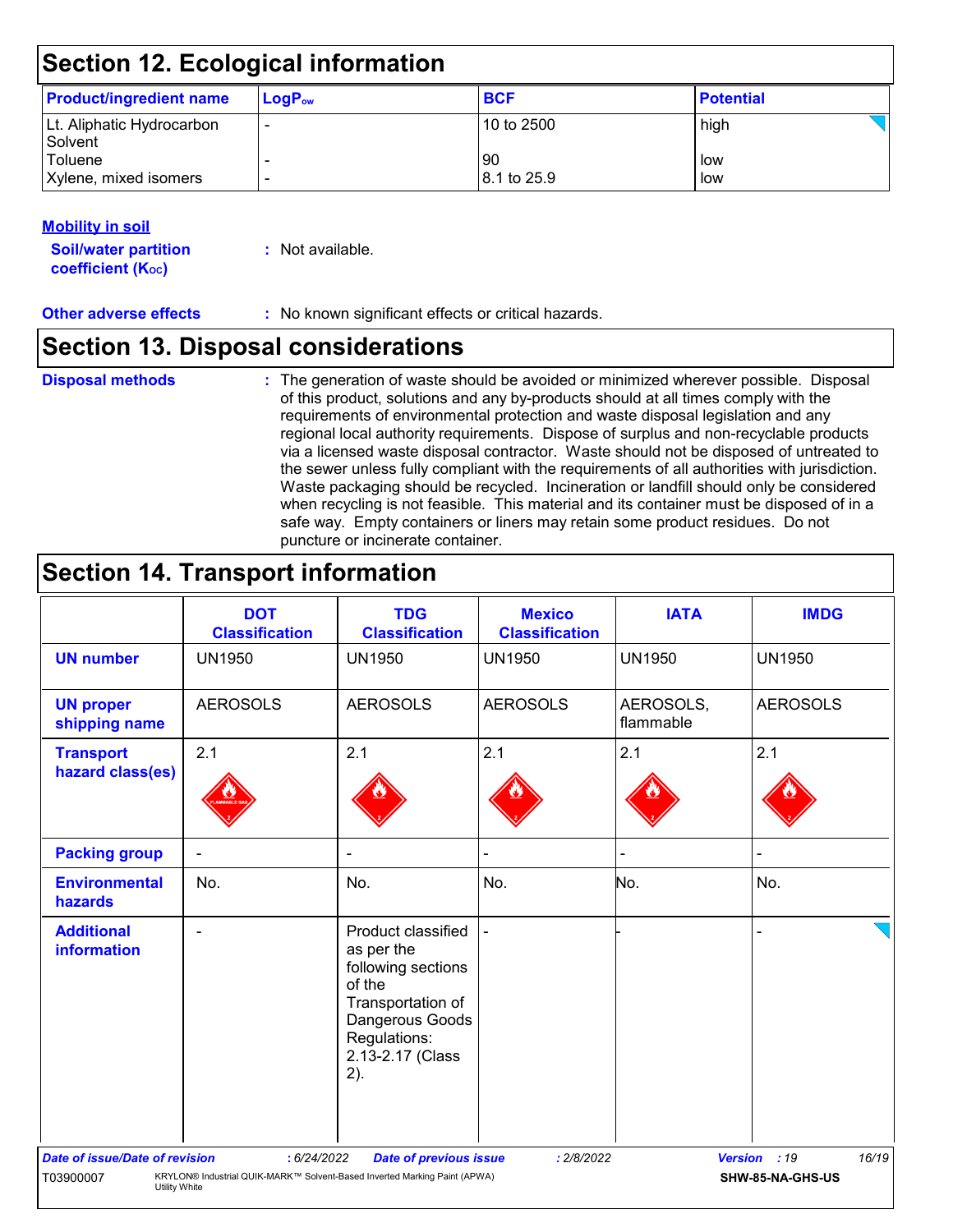| <b>Section 14. Transport information</b>                 | Dependent upon<br>container size, this<br>product may ship under<br>the Limited Quantity<br>shipping exception. | Dependent upon<br>container size, this<br>product may ship under<br>the Limited Quantity<br>shipping exception.                                                                                                                                                                                                                                                                                                                                                                                                                                                                                                                                                                     | Dependent upon<br>container size, this<br>product may ship under<br>the Limited Quantity<br>shipping exception. | Dependent upon<br>container size, this<br>product may ship under<br>the Limited Quantity<br>shipping exception. | Dependent upon<br>container size, this<br>product may ship under<br>the Limited Quantity<br>shipping exception. |
|----------------------------------------------------------|-----------------------------------------------------------------------------------------------------------------|-------------------------------------------------------------------------------------------------------------------------------------------------------------------------------------------------------------------------------------------------------------------------------------------------------------------------------------------------------------------------------------------------------------------------------------------------------------------------------------------------------------------------------------------------------------------------------------------------------------------------------------------------------------------------------------|-----------------------------------------------------------------------------------------------------------------|-----------------------------------------------------------------------------------------------------------------|-----------------------------------------------------------------------------------------------------------------|
| <b>Special precautions for user :</b>                    |                                                                                                                 | Multi-modal shipping descriptions are provided for informational purposes and do not<br>consider container sizes. The presence of a shipping description for a particular<br>mode of transport (sea, air, etc.), does not indicate that the product is packaged<br>suitably for that mode of transport. All packaging must be reviewed for suitability<br>prior to shipment, and compliance with the applicable regulations is the sole<br>responsibility of the person offering the product for transport. People loading and<br>unloading dangerous goods must be trained on all of the risks deriving from the<br>substances and on all actions in case of emergency situations. |                                                                                                                 |                                                                                                                 |                                                                                                                 |
| <b>Transport in bulk according</b><br>to IMO instruments |                                                                                                                 | Not available.                                                                                                                                                                                                                                                                                                                                                                                                                                                                                                                                                                                                                                                                      |                                                                                                                 |                                                                                                                 |                                                                                                                 |
|                                                          |                                                                                                                 | <b>Proper shipping name</b>                                                                                                                                                                                                                                                                                                                                                                                                                                                                                                                                                                                                                                                         | : Not available.                                                                                                |                                                                                                                 |                                                                                                                 |

## **Section 15. Regulatory information**

#### **SARA 313**

SARA 313 (40 CFR 372.45) supplier notification can be found on the Environmental Data Sheet.

#### **California Prop. 65**

WARNING: This product contains chemicals known to the State of California to cause cancer and birth defects or other reproductive harm.

#### **International regulations**

| <b>International lists</b> | : Australia inventory (AIIC): Not determined.<br>China inventory (IECSC): Not determined.<br>Japan inventory (CSCL): Not determined.<br>Japan inventory (ISHL): Not determined.<br>Korea inventory (KECI): Not determined.<br>New Zealand Inventory of Chemicals (NZIoC): Not determined.<br>Philippines inventory (PICCS): Not determined.<br>Taiwan Chemical Substances Inventory (TCSI): Not determined.<br>Thailand inventory: Not determined.<br>Turkey inventory: Not determined. |
|----------------------------|-----------------------------------------------------------------------------------------------------------------------------------------------------------------------------------------------------------------------------------------------------------------------------------------------------------------------------------------------------------------------------------------------------------------------------------------------------------------------------------------|
|                            | Vietnam inventory: Not determined.                                                                                                                                                                                                                                                                                                                                                                                                                                                      |

### **Section 16. Other information**

#### **Hazardous Material Information System (U.S.A.)**



**The customer is responsible for determining the PPE code for this material. For more information on HMIS® Personal Protective Equipment (PPE) codes, consult the HMIS® Implementation Manual.**

**Caution: HMIS® ratings are based on a 0-4 rating scale, with 0 representing minimal hazards or risks, and 4 representing significant hazards or risks. Although HMIS® ratings and the associated label are not required on SDSs or products leaving a facility under 29 CFR 1910.1200, the preparer may choose to provide them. HMIS® ratings are to be used with a fully implemented HMIS® program. HMIS® is a registered trademark and service mark of the American Coatings Association, Inc.**

**Procedure used to derive the classification**

| Date of issue/Date of revision |               | 6/24/2022 | <b>Date of previous issue</b>                                             | 2/8/2022 | <b>Version</b> : 19 |                         | 17/19 |
|--------------------------------|---------------|-----------|---------------------------------------------------------------------------|----------|---------------------|-------------------------|-------|
| T03900007                      | Utilitv White |           | KRYLON® Industrial QUIK-MARK™ Solvent-Based Inverted Marking Paint (APWA) |          |                     | <b>SHW-85-NA-GHS-US</b> |       |